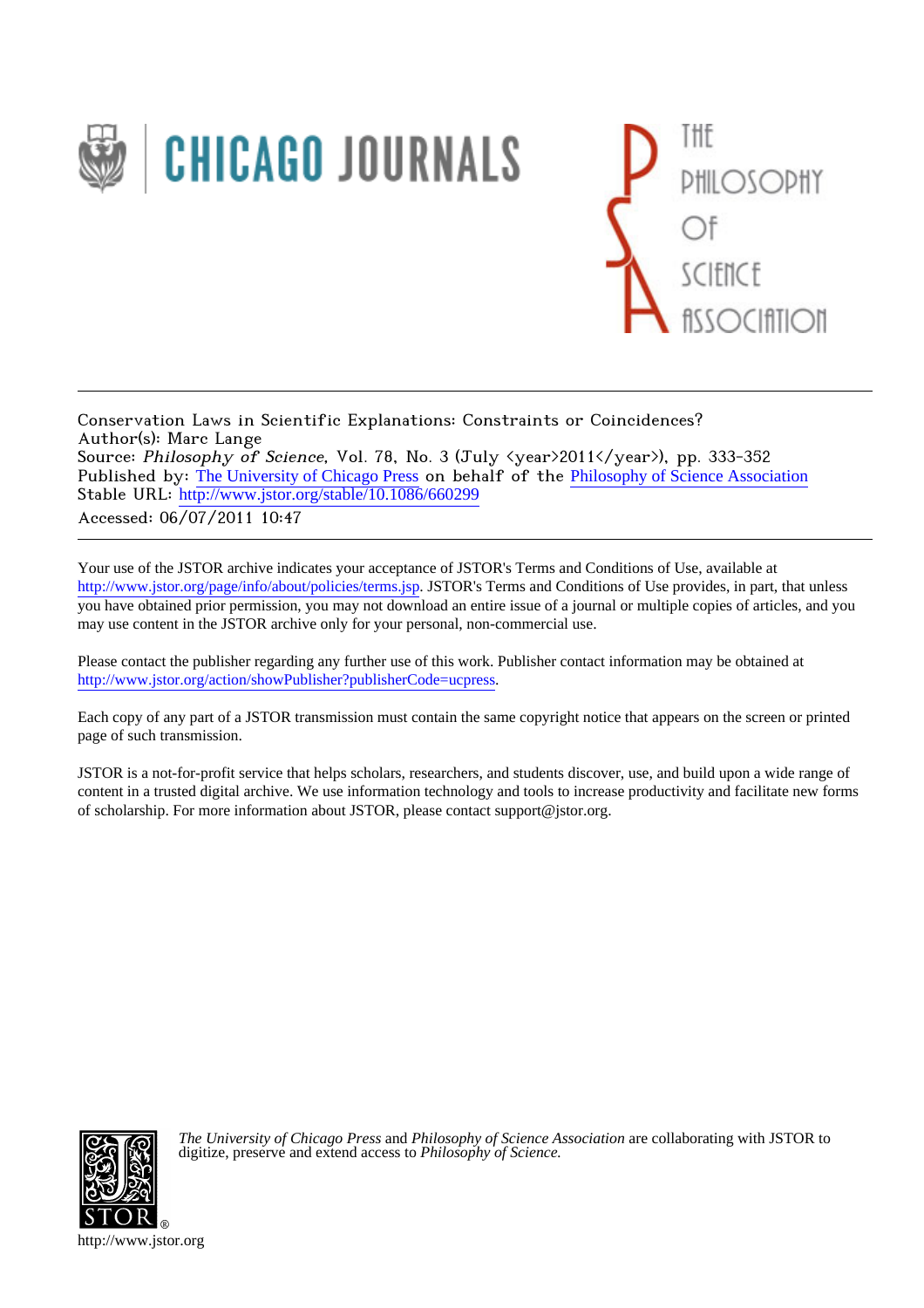# Conservation Laws in Scientific Explanations: Constraints or Coincidences?\*

## Marc Lange†

A conservation law in physics can be either a *constraint* on the kinds of interaction there could be or a *coincidence* of the kinds of interactions there actually are. This is an important, unjustly neglected distinction. Only if a conservation law constrains the possible kinds of interaction can a derivation from it constitute a scientific explanation despite failing to describe the causal/mechanical details behind the result derived. This conception of the relation between "bottom-up" scientific explanations and one kind of "top-down" scientific explanation is motivated by several examples from classical and modern physics.

**1. Introduction.** At the close of "Four Decades of Scientific Explanation," Wesley Salmon (1989, 182–85) contrasts "bottom-up" and "top-down" approaches to scientific explanation (borrowing this terminology from Philip Kitcher). An explanation taking a bottom-up approach describes the causal processes, interactions, and (often hidden) mechanisms responsible for particular occurrences or general regularities, as when the kinetic-molecular theory of gases explains Boyle's law. In contrast, an explanation taking a top-down approach subsumes the explanandum under some extremely general principles, thereby unifying it with other facts—as when general relativity's principle of equivalence explains the behavior of a helium-filled balloon in an airplane accelerating for takeoff. (A bottom-up explanation might instead cite the cabin air pressure gradient.) Salmon suggests that there exist both top-down and bottom-up

\*Received July 2010; revised October 2010.

†To contact the author, please write to: Department of Philosophy, University of North Carolina at Chapel Hill, CB 3125, Chapel Hill, NC 27599-3125; e-mail[: mlange@email](mailto:mlange@email.unc.edu) [.unc.edu.](mailto:mlange@email.unc.edu)

Philosophy of Science, 78 (July 2011) pp. 333–352. 0031-8248/2011/7803-0001\$10.00 Copyright 2011 by the Philosophy of Science Association. All rights reserved.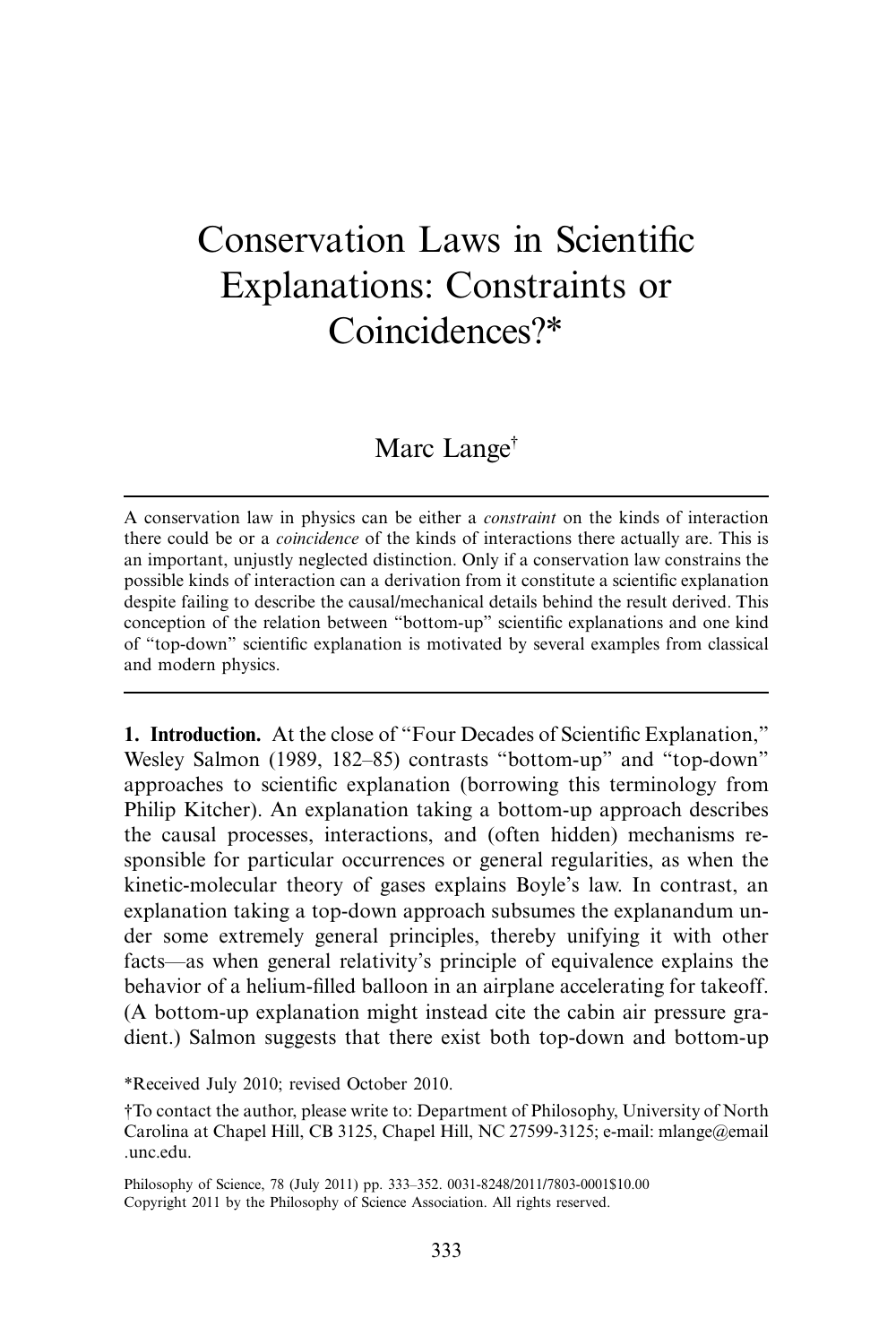scientific explanations. They can provide different kinds of understanding of the same fact: "It is my present conviction that both of these explanations are legitimate and each is illuminating in its own way" (183–84).

Salmon's view may seem an uneasy rapprochement between causal/ mechanical and unificationist pictures of scientific explanation. Suppose we recognize some detailed causal/mechanical account as specifying how a given explanandum comes about. Then we may well find it difficult to see how a top-down account could possibly make any explanatory contribution at all. Of course, a top-down argument might have allowed us to discover the explanandum without having to rely on any theory of the microphysical details responsible for it. But this valuable heuristic role should not be confused with an explanation. Although Salmon does not mention it, Einstein (1954) famously draws a similar distinction between bottom-up "constructive theories" (Einstein's example is the same as Salmon's: the kinetic-molecular theory of gases) and top-down "theories of principle" (Einstein's examples: thermodynamics and relativity). But in contrast to Salmon, Einstein is generally interpreted as regarding only constructive theories as explanatory since he says, "When we say that we have succeeded in understanding a group of natural processes, we invariably mean that a constructive theory has been found which covers the processes in question" (228). Many philosophers (e.g., Brown 2005; DiSalle 2006, 115–16) have agreed with Einstein while so interpreting him, and many philosophers (e.g., Elster 2007) regard all explanations as causal explanations. Bottom-up explanations can thus make it difficult to acknowledge top-down explanations. The reverse can also happen. Suppose we see how an outcome follows from some general principle that must hold for any possible mechanism. Then, although an account of the particular mechanism actually at work supplies us with further information about the case, we may well regard this welter of causal detail as explanatorily superfluous since the result would still have obtained on any mechanism obeying the general principle.

Nevertheless, I believe that Salmon is correct in contending that both bottom-up and top-down arguments can be explanatory. One important kind of top-down argument in physics proceeds from conservation laws. Yet when some relationship can receive a bottom-up, causal/mechanical explanation, it may well be difficult to see how its derivation from a conservation law could explain it rather than merely be a convenient means of predicting it. In this article, I will first sharpen this challenge to the explanatory power of conservation laws and then show how this challenge can be met. I will identify what it would take for an argument from conservation laws to explain despite failing to describe the underlying causal mechanism. I will identify a distinctive explanatory contribution that conservation laws can make—a contribution that cannot be made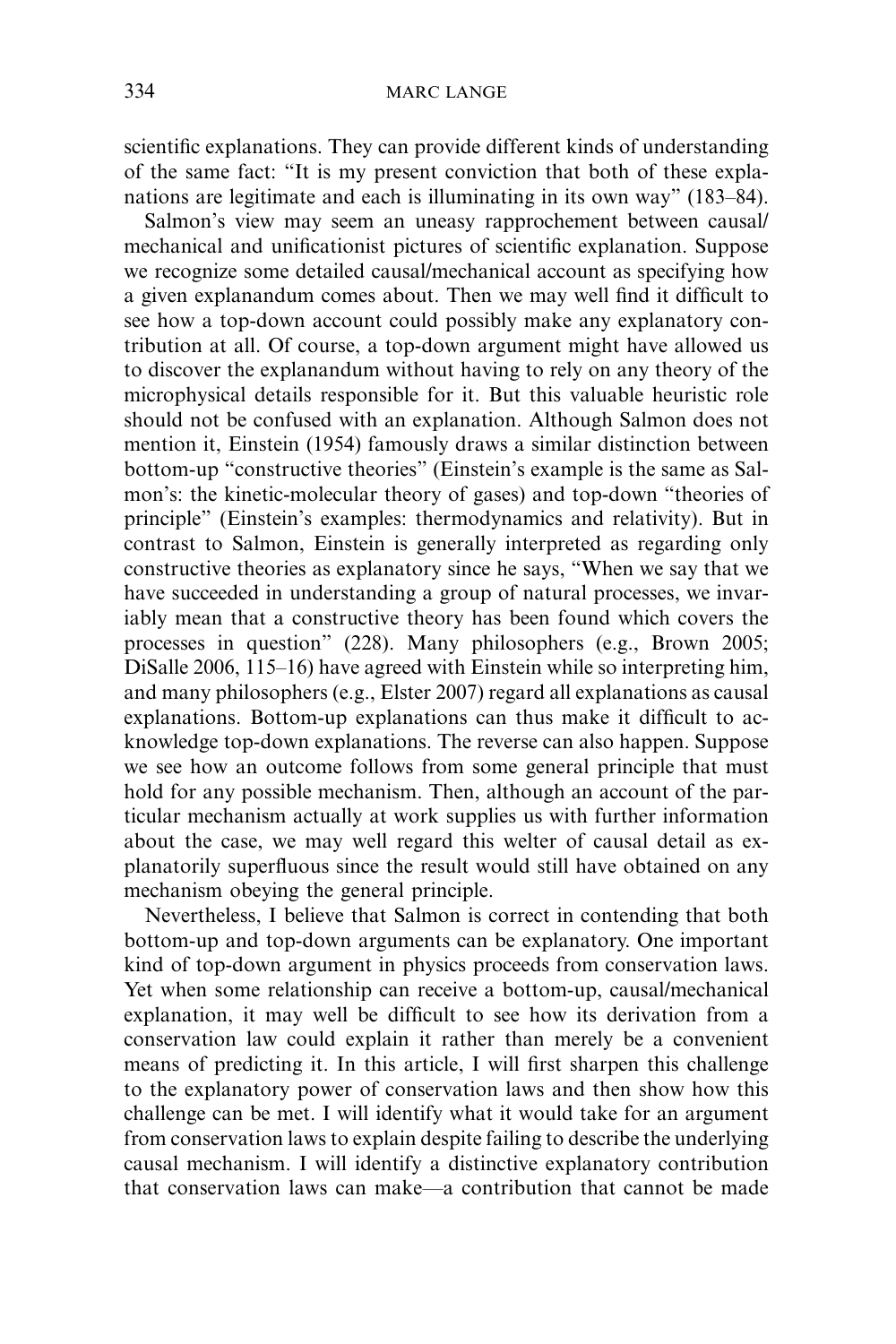

Figure 1.

by any causal/mechanical account (no matter how detailed) of the same explanandum. In particular, I will argue that a conservation law explains when it is a *constraint* on the kinds of interaction there could have been and not when it is a *coincidence* of the kinds of interactions there happen to be. I will elaborate this modal distinction and show its importance to scientific explanation in several examples from classical and modern physics.

**2. A Challenge to Explanations Appealing to Conservation Laws.** Let's take a simple example of a putative explanation using a conservation law—in this case, energy conservation—and let's compare this "explanation" to the standard causal/mechanical explanation of the same fact. (For simplicity, I assume classical physics throughout.) The explanandum is Archimedes' Principle: that the buoyant force on a body surrounded by an ideally incompressible, nonviscous fluid in a container at rest in a uniform downward gravitational field equals the weight of the fluid displaced by the body. The bottom-up explanation of Archimedes' Principle is hydrostatic. As the physicist James Trefil says, "Archimedes' principle can be understood in terms of kinetic theory. . . . For a completely submerged object, the pressure will be less on its top than on its bottom the molecules of the fluid will be hitting the bottom of the object with a greater force than those hitting the top. This is the molecular origin of the upward buoyant force" (2003, 22).

More fully (see, e.g., Pnueli and Gutfinger 1992), the hydrostatic explanation begins by defining a fluid as a continuum that cannot resist a change in its shape, so the force that one fluid parcel feels from contact with another is perpendicular to its surface. Since the fluid parcels are all at equilibrium (i.e., not accelerating), it follows (from Newton's second law of motion) that the forces exerted on all sides of a fluid parcel sum to zero. Shrinking the parcel to a point, we find that at any point in the fluid, there is a well-defined pressure *P* that is equal in all directions.

Take a cubical parcel of fluid (see fig. 1), each side of length *s*, its faces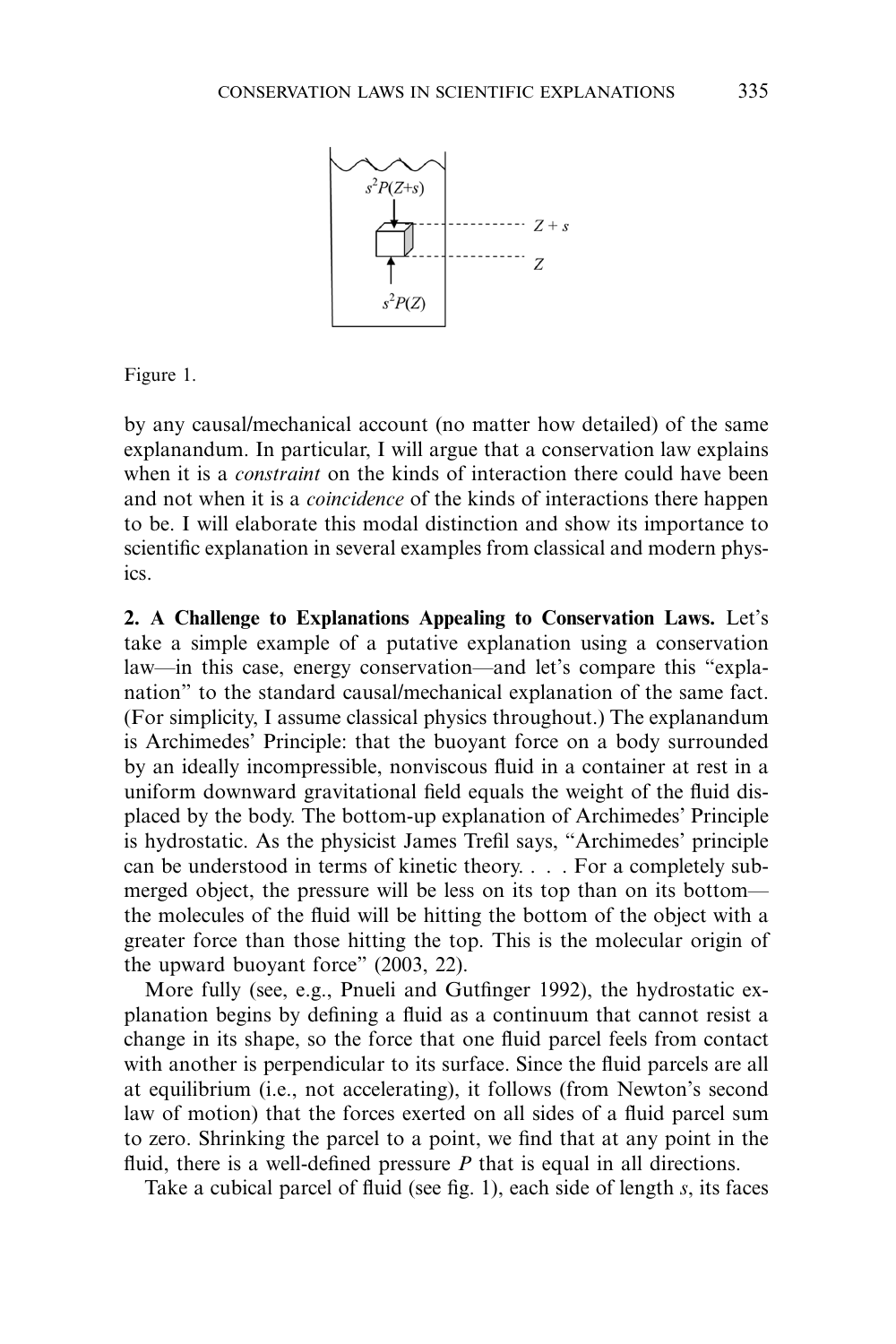

#### Figure 2.

aligned with the coordinate axes and small enough that the pressure is uniform over any given side. Since the pressure force on a face is perpendicular to it, the total force in the *z* (upward) direction exerted on the parcel by contact with the surrounding fluid is the magnitude  $s^2P(Z)$  of the force on the cube's base, all points of which have *Z* as their *z*-coordinate, minus the magnitude  $s^2 P(Z + s)$  of the force on the cube's top, totaling  $-s^3[P(Z + s) - P(Z)]/s$ . Gravity is the only force on the parcel that does not act by contact; it has only a *z*-component:  $-\rho s^3 g$ , where  $\rho$  is the fluid's density. By Newton's second law,  $\rho s^3 g - s^3 [P(Z + s) - P(Z)]/s = ma_z$  for the parcel's mass *m* and *z*-acceleration  $a_z$ . Dividing by  $s^3$  and taking the limit as *s* approaches zero, we find  $-\rho g - (dP/dz)(Z) = \rho a_z$ . Since the fluid's parcels are at equilibrium,  $a_z = 0$ , so  $(dP/dz)(Z) = -\rho g$ .

Suppose (for simplicity) that the submerged body is a cylinder of height *h* with horizontal top and bottom surfaces, each of area *A* (see fig. 2). Let *Z* be the bottom surface's *z*-coordinate. The force downward on the top surface exerted by the fluid above it at pressure  $P(Z + h)$  is  $AP(Z + h)$ *h*); the upward force on the cylinder's bottom surface exerted by the fluid below it at pressure  $P(Z)$  is  $AP(Z)$ . (The pressure exerts forces only perpendicular to the cylinder's surface, so no upward or downward force is exerted on the cylinder's sides.) The net *z*-force is then  $A[P(Z) - P(Z +$  $\mathcal{L}[h] = -A \int_{Z}^{Z+h} (dP/dz) dz = A \rho g h$ . The cylinder's volume is *Ah*, so the mass of the fluid it displaces is *A*r*h*. That fluid's weight is *A*r*gh*, which (we just saw) equals the buoyant force.<sup>1</sup>

That was a bottom-up explanation of Archimedes' Principle. A topdown derivation from energy conservation is sometimes presented as also explaining why the principle holds, as in a physics journal article (Leroy

<sup>1.</sup> For an arbitrarily shaped object, the calculation yields the same result: the body is decomposed into thin cylindrical elements, and although their top and bottom surfaces may tilt arbitrarily relative to the horizontal, the horizontal components of the pressure forces perpendicular to the body's variously tilted surface elements at any given level *z* add to zero.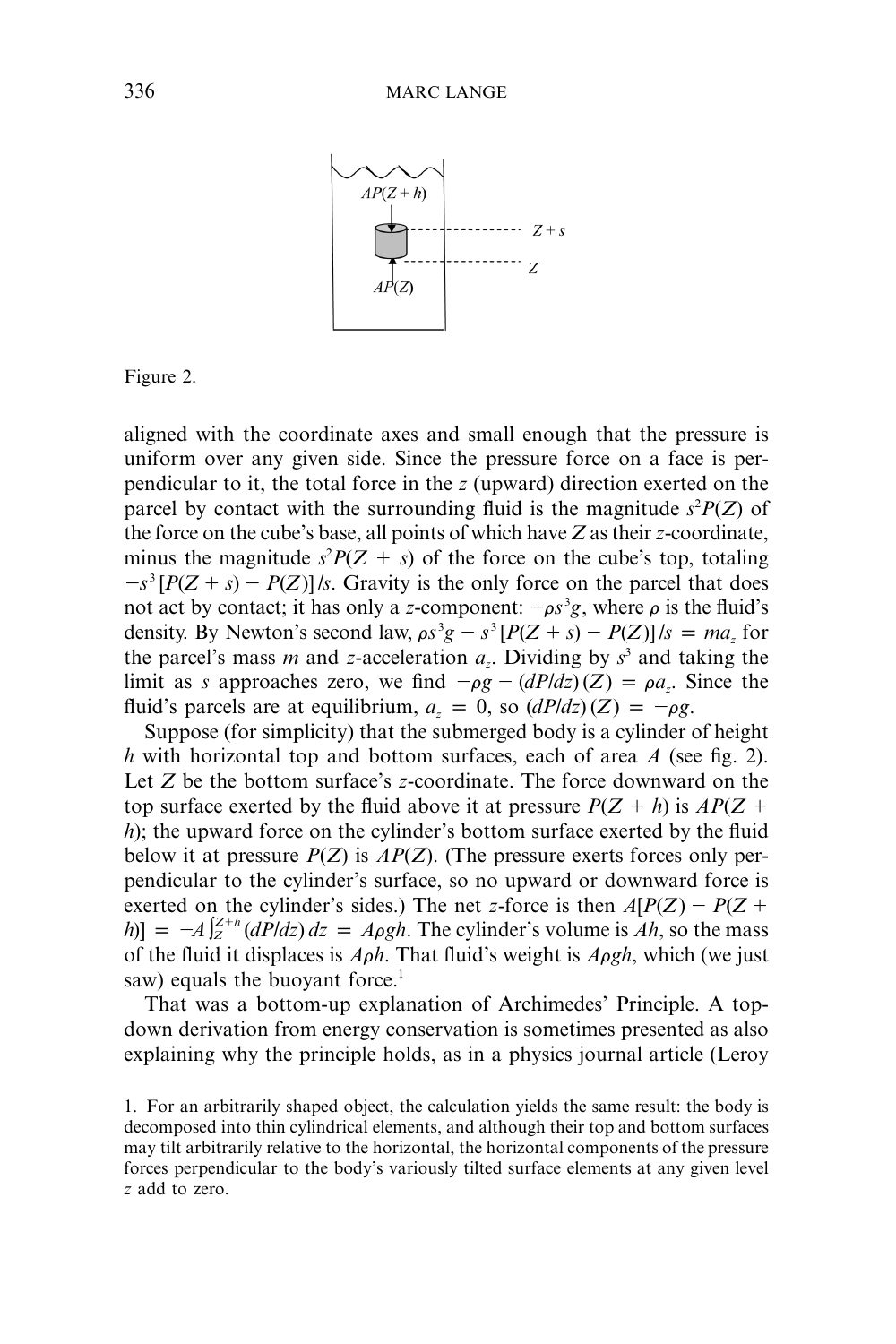

Figure 3.

1985, 56) that said that in view of the top-down derivation, "the origin of the buoyancy force need no longer be mysterious and therefore hidden behind a principle; it can be explained in physical terms." (For similar remarks, see also Rudiak 1964; Tarasov and Tarasova 1973, 121; and Keeports 2002.)

Here is the top-down derivation. Suppose an applied upward force *F* just suffices to raise the submerged body by a vertical distance *d*; the body is moved arbitrarily slowly without any superfluous motion of the fluid (see fig. 3). By energy conservation, the work *Fd* thereby done on the system equals the energy added to the system. Since the fluid is ideal, none of the work goes into overcoming friction (which would have raised the fluid's internal energy), and so it all goes into changing the system's gravitational potential energy. The body's gravitational potential energy rises by  $M_h$ gd, where  $M_h$  is the body's mass. As the body rises, fluid flows downward to fill the space it vacates. As a result of its journey, the body effectively trades places with a fluid parcel of the body's size and shape that was initially located at a distance *d* above the body's initial position (see fig. 3). That parcel thus descends by *d*, so its gravitational potential energy diminishes by  $M_p g d$ , where  $M_p$  is the parcel's mass. Setting the work done equal to the net increase in the system's potential energy, we find  $Fd = M_bgd - M_pgd$ . Therefore,  $F = M_bg - M_pg$ . By contrast, had there been no fluid, then the force just sufficient to raise the body would have been simply  $M_b$ g—just enough to balance the body's weight. But with the fluid present, we need less force by  $M_{n}g$ —the weight of the fluid displaced by the body. That upward force supplementing *F* is the buoyant force.

Of course, this argument does not reveal how the buoyant force acts. Admittedly, the bottom-up explanation also fails to identify the fundamental force at work in molecular collisions. But it does at least reveal that the buoyant force is exerted through these collisions. The derivation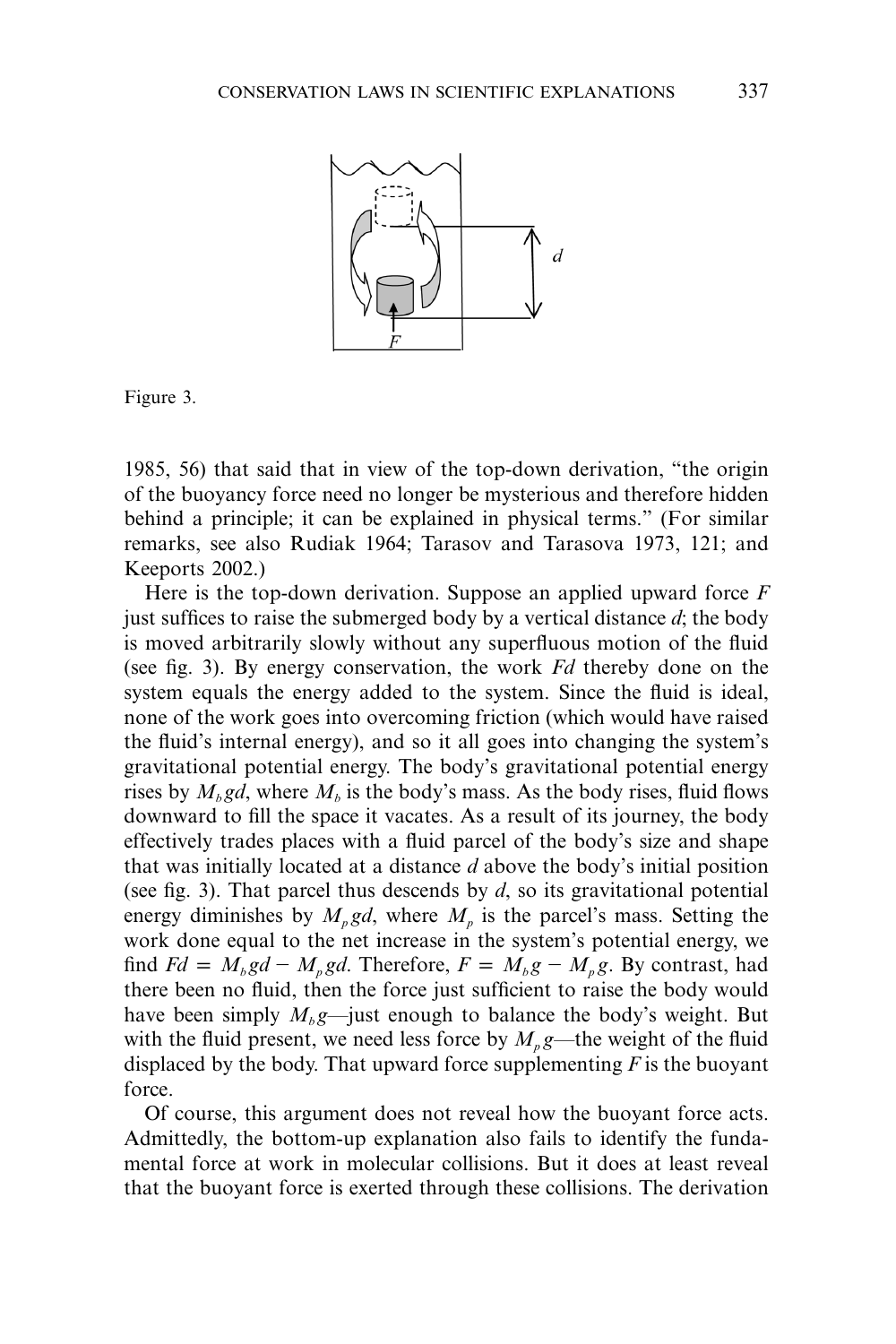from energy conservation shows that the buoyant force must be present but fails to uncover the causal mechanism by which it acts. Thus, a distinctive explanatory contribution is made by the hydrostatic derivation.

However, it would be question begging to argue that the derivation from energy conservation is not explanatory simply because it is not a bottom-up, causal/mechanical account. Accordingly, let's sharpen this challenge to the top-down derivation's explanatory power. Energy conservation's role in this derivation is apparently only to ensure that gravitational interactions conserve energy, thereby making "gravitational potential energy" well defined and allowing the work done on the system to equal the change in its gravitational potential energy. Energy conservation as a comprehensive principle—as covering all fundamental types of interaction—appears to be largely irrelevant. That is, if we think of energy conservation as a long conjunction (that gravitational interactions conserve energy and electrical interactions conserve energy and magnetic interactions conserve energy, and so on, and there are no other kinds of interactions) with one conjunct for each species of fundamental interaction, then most of these conjuncts are irrelevant to the top-down "explanation" of Archimedes' Principle.2

Of course, their irrelevance does not demonstrate the irrelevance of the fact that gravitational interactions conserve energy. But if they are irrelevant to explaining Archimedes' Principle, then the comprehensive law of energy conservation is also irrelevant since it includes irrelevant conjuncts. Hence, each separate top-down "explanation" that apparently appeals to the comprehensive law of energy conservation in order to explain some or another phenomenon actually uses only the fact that energy is conserved by the particular types of interaction at work in producing that phenomenon. Therefore, these derivations do not all proceed from a common premise (the comprehensive law of energy conservation). Apparently, then, these various derivations fail to achieve the kind of grand unification that was supposed (by Salmon, at least) to be the source of their explanatory power. A top-down argument, then, does not explain the buoyant force, although it still allows us to calculate the force's strength without having to deal with the complicated causal/mechanical details we encountered in proceeding from the bottom up.

We have, here, a challenge to top-down explanations that appeal to conservation laws. To see what we should make of this challenge, let's identify some of its presuppositions and evaluate their plausibility.

Let's first examine the challenge's final step: that since the derivation

<sup>2.</sup> By "irrelevant," I mean explanatorily irrelevant, not irrelevant confirmation-wise. That various species of interaction all conserve energy might be some evidence that a given other species does too.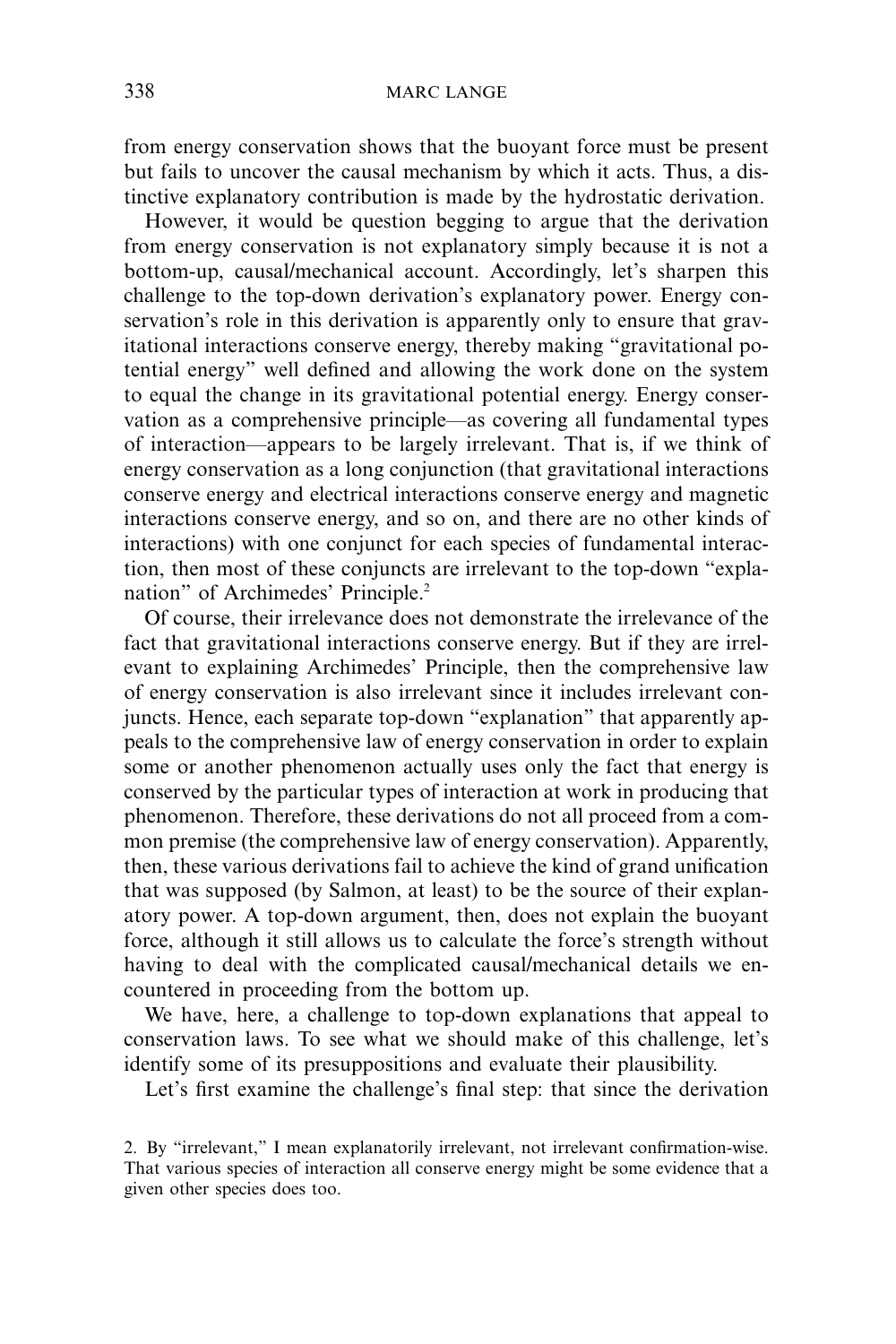of Archimedes' Principle from energy's conservation in gravitational interactions cannot unify Archimedes' Principle with the results of nongravitational interactions, the derivation cannot achieve the kind of grand unification that would be needed to supply it with explanatory power, and so the derivation cannot explain why Archimedes' Principle holds. This step presupposes that a top-down explanation must acquire its explanatory power from its capacity to unify. However, the challenge to the explanatory power of the comprehensive principle of energy conservation can actually do without this unificationist conception of the source of explanatory power. To launch the challenge, it is enough that energy conservation cannot explain if it fails to unify across the range of different kinds of interactions; the challenge need not presuppose that any explanatory power possessed by the conservation law must arise from some sort of unification it achieves. The unification may be a product of the explanation.

Plausibly, energy conservation explains only if it unifies various phenomena involving different kinds of interactions. Precisely this sort of unification is frequently emphasized as the most notable achievement of the conservation laws. As Richard Feynman (1967, 59) puts it, "When learning about the laws of physics you find that there are a large number of complicated and detailed laws, laws of gravitation, of electricity and magnetism, nuclear interactions, and so on, but across the variety of these detailed laws there sweep great general principles which all the laws seem to follow. Examples of these are the principles of conservation." What sort of unification would a grand conservation law thus produce? It would unify by being an important premise that is shared by explanations of various phenomena resulting from otherwise unrelated kinds of interactions. That is, it would be an important premise common to various derivations (such as the derivation of Archimedes' Principle) that explain particular facts having bottom-up explanations involving entirely distinct kinds of forces. As a common explainer, it would then unify in much the same way as a common cause does (although, of course, no law is, strictly speaking, a cause).

But this "unification" would be trivial if a suitable common premise could be produced on the cheap: simply by conjoining premises appearing in separate explanations. For example, consider an explanation of the gravitational force between a given pair of bodies that appeals to Newton's gravitational-force law, and also consider a Coulomb's-law explanation of the electrostatic force between a particular pair of bodies. We cannot transform these two explanations into explanations that share an important premise (constituting a common explainer) merely by replacing both of the force laws in the respective explanations with their conjunction. The two derivations would then still be valid, but having this arbitrary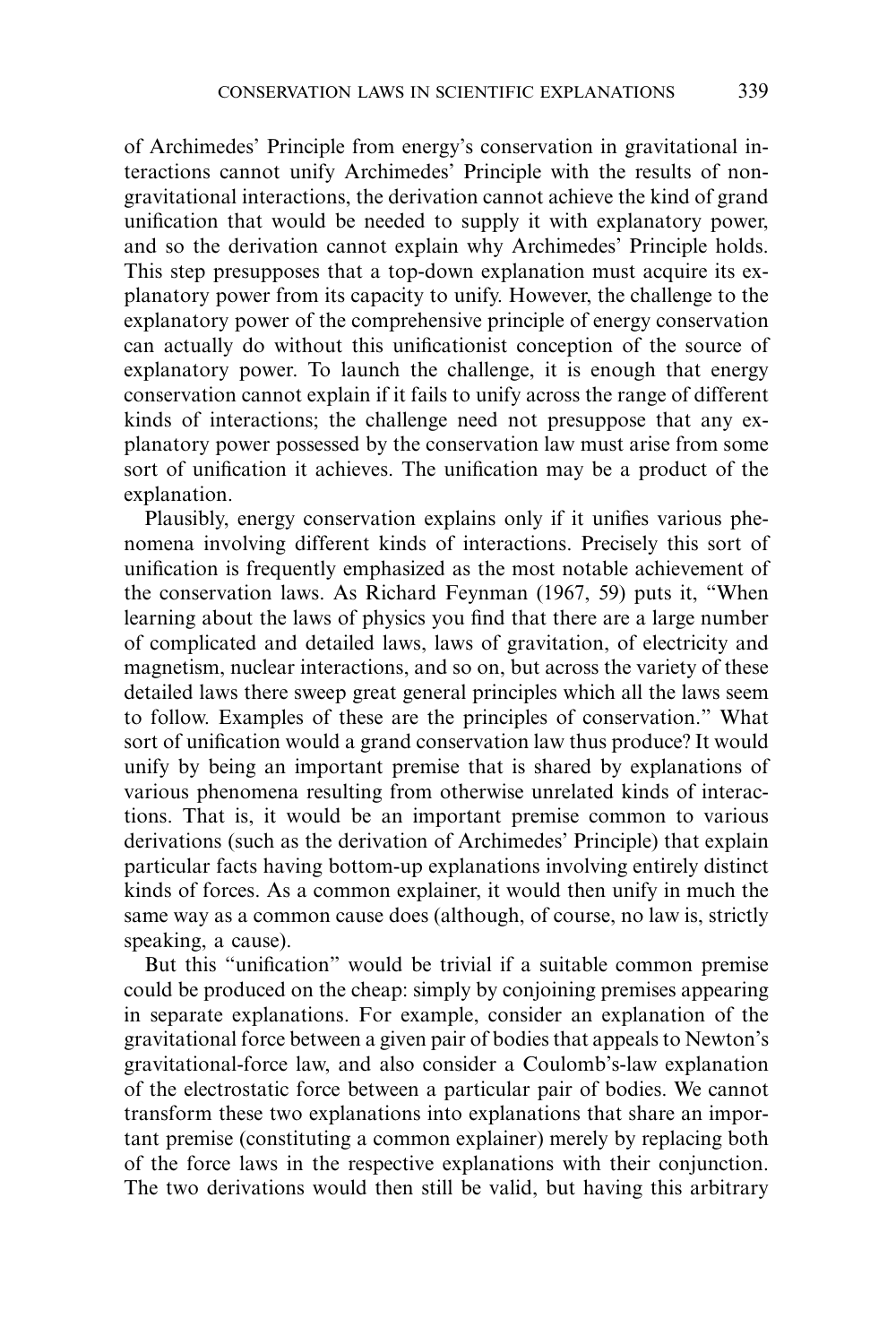conjunction as a premise would deprive each of them of any explanatory power. That energy conservation might be a similar arbitrary conjunction (of the fact that gravitational interactions conserve energy and electrical interactions conserve energy and so on) was the core of the challenge I posed to the conservation law's explanatory power.

If energy conservation fails to unify across the various actual kinds of interaction, couldn't Archimedes' Principle still be explained by energy's conservation in gravitational interactions? Perhaps it could. But suppose that this derivation of Archimedes' Principle invokes energy conservation merely as holding of gravitational interactions; suppose the comprehensive principle of energy conservation is an arbitrary conjunction since each conjunct is explained by a different force law, and so the principle is explanatorily irrelevant to Archimedes' Principle because many conjuncts are explanatorily irrelevant. (More on this in a moment.) Then energy's conservation in gravitational interactions is explained by the gravitationalforce law, and so an appeal to gravity's conserving energy becomes just an appeal to an important feature of that force law. The derivation of Archimedes' Principle from energy conservation in gravitational interactions, then, appears not to be a top-down explanation. Rather, the gravitational-force law helps to explain both Archimedes' Principle and the fact that gravitational interactions conserve energy—so that even if the derivation of Archimedes' Principle from gravity's conserving energy is an explanation (rather than merely a means of calculating the buoyant force's strength without having to deal with the intricacies of the hydrodynamic derivation), it is just another bottom-up explanation. Energy's conservation in gravitational interactions, then, does not help to explain anything about the gravitational-force law that powers the hydrodynamic explanation. On the contrary, the force law helps to explain why energy is conserved in gravitational interactions. Energy conservation does not stand "above" the force laws at all.

To identify what it would amount to for energy conservation to stand above the force laws, properly positioned to figure in top-down explanations, is exactly the challenge I issued earlier. Let's now look more closely at another part of that challenge: that the comprehensive law of energy conservation is an "arbitrary conjunction" of separate conservation laws concerning various distinct kinds of interactions rather than (as Feynman says) a single principle sweeping across the various force laws. In that case, I suggested, Archimedes' Principle is not explained by the comprehensive conservation law because that law includes explanatorily irrelevant conjuncts. Of course, that these conjuncts are unneeded for entailing Archimedes' Principle fails to show that they do not help to explain Archimedes' Principle. That the scope of some law serving as a premise in an explanation can be diminished without rendering the der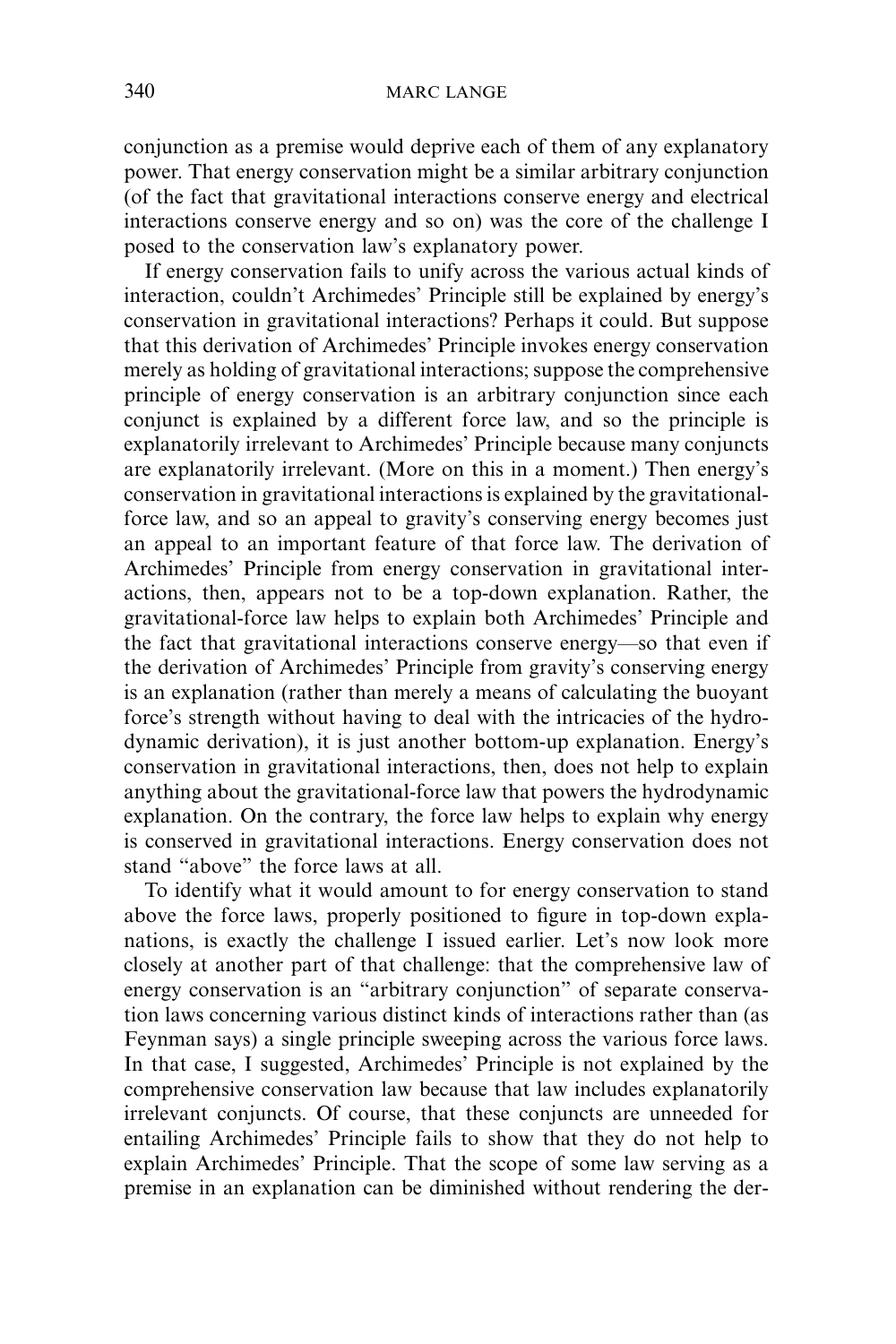ivation invalid does not show that the derivation appeals to some explanatorily irrelevant premises and so fails to explain. For example, the 4-dyne electrostatic force between a given pair of point charges at rest is explained by Coulomb's law (and the fact that the two charges are 1 centimeter apart and two statcoulombs each), even though the derivation remains valid if Coulomb's law is replaced by a much narrower Coulombic law: that any two point charges of 2 statcoulombs each, at rest 1 centimeter apart, exert 4-dyne electrostatic forces on each other. Coulomb's law is not explanatorily irrelevant to the 4-dyne force, even though "most" of Coulomb's law can be omitted from the derivation without undermining its validity.

In contrast, however, suppose we take the original explanation and replace Coulomb's law with that law conjoined with some other arbitrary law, such as Newton's gravitational-force law. Then we no longer have an explanation of the 4-dyne electrostatic force.3 With an arbitrary conjunct, the derivation remains deductively valid but contains explanatorily irrelevant premises. The challenge, then, is to specify what it would take for the comprehensive law of energy conservation to be like Coulomb's law (which is not an arbitrary conjunction) rather than like the (arbitrary) conjunction of Coulomb's law with Newton's gravitational-force law.

There are actually two challenges here. One challenge is to understand what makes Coulomb's law different from the conjunction of Coulomb's law with the gravitational-force law—that is, what makes the latter but not the former an "arbitrary conjunction." Here is perhaps another way to express this challenge: What makes the electrostatic force constitute a single natural kind of interaction (or, at least, a subclass of a single natural kind), and, in contrast, what makes gravitational and electrostatic forces not belong to a single natural kind of force? (I shall later sketch a possible answer to this question.) The second challenge (on which I shall mainly

3. Perhaps it initially seems to you that the addition of Newton's law does not ruin the explanation. I insist that it does: gravitational forces play no part in generating the force to be explained, so the gravitational-force law is explanatorily irrelevant, and an explanation can include nothing explanatorily irrelevant. Any temptation to think that the gravitational-force law does not ruin the explanation, but merely constitutes a harmless superfluous premise within an explanation, may be accounted for by the fact that it is easy to see how one could start with the derivation using Coulomb's law conjoined with the gravitational-force law and then transform it into an explanation (simply by slicing off the gravitational-force law). Therefore, the derivation from the arbitrary conjunction "contains" an explanation and can inform us of an explanation without itself constituting an explanation. Compare this example involving Coulomb's law conjoined with the gravitational-force law to the example in the "notorious" footnote 33 (originally n. 28) in Hempel and Oppenheim's landmark 1948 essay on explanation (Hempel 1965, 273), where the conjunction of Kepler's and Boyle's laws is described as entailing but not explaining Kepler's laws.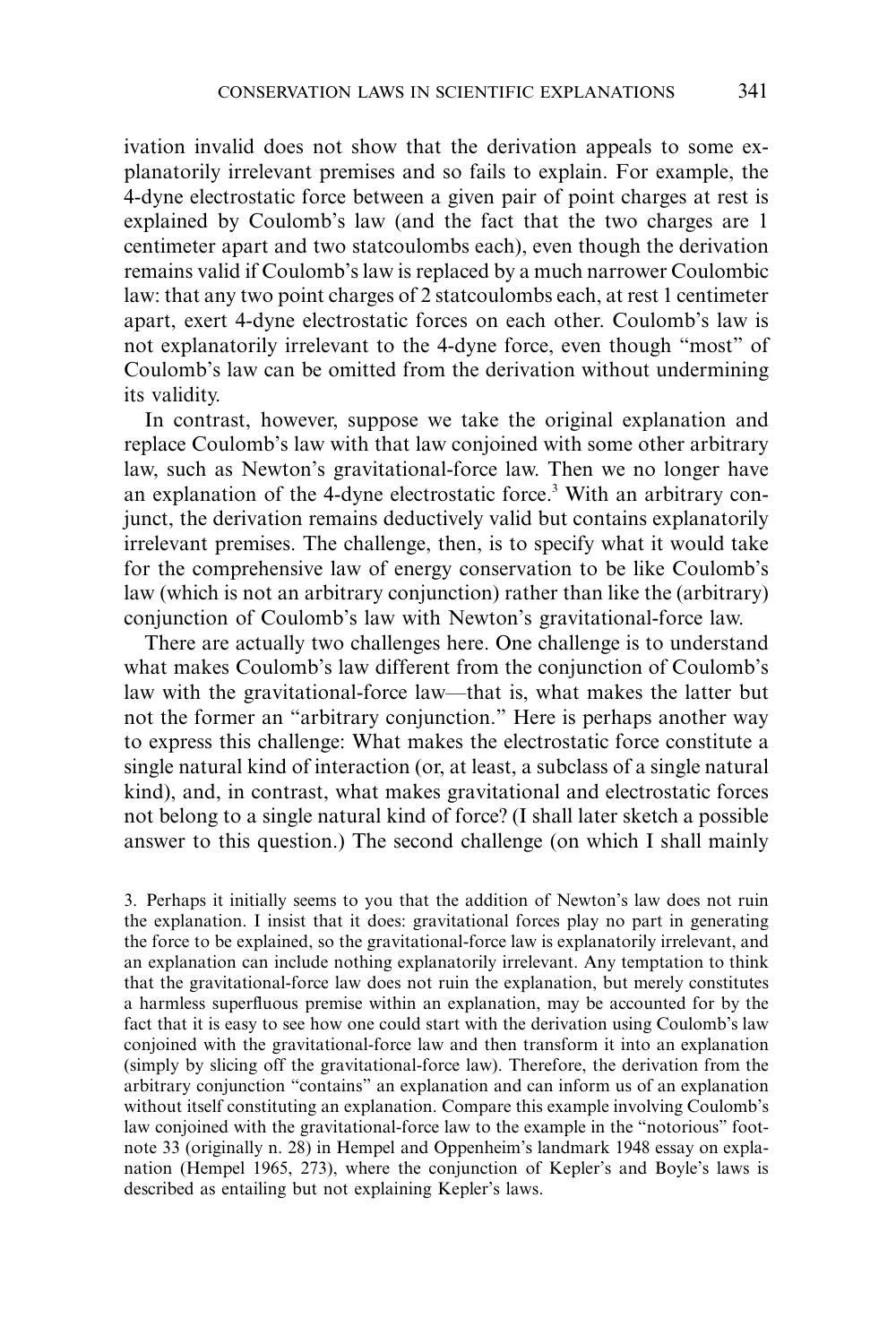focus) is to understand what it would take for the comprehensive law of energy conservation not to be an arbitrary conjunction of various conservation laws regarding separate kinds of force. That is, what would enable the comprehensive law of energy conservation to help explain Archimedes' Principle despite the derivation's requiring for its validity only energy's conservation by a single kind of force?

This second challenge is made especially serious by the fact that the comprehensive law of energy conservation seems a good deal like the conjunction of Coulomb's law with the gravitational-force law. In other words, it seems to be the conjunction of several principles concerning distinct natural kinds of force (namely, that gravitational interactions conserve energy and electrical interactions conserve energy and so on). Presumably, whatever it is that would make the comprehensive law of energy conservation able to explain Archimedes' Principle would also enable such a top-down explanation to contribute something that cannot be supplied by the bottom-up, hydrodynamic explanation of Archimedes' Principle. I shall now try to identify what that contribution would be and to use it to suggest what it would take for the comprehensive law of energy conservation to explain Archimedes' Principle.

### **3. Conservation Laws as Constraints or Coincidences.**

*3.1. Introducing the Distinction between Constraints and Coincidences.* As I noted, the hydrostatic explanation must presuppose that an ideal fluid left to itself in a container at rest in a uniform gravitational field is at equilibrium; that is, its parcels are not accelerating. This fact about ideal fluids could apparently be explained by a complete inventory of the actual kinds of forces: none disturbs such a fluid's equilibrium.

Newton's second law of motion does not preclude the existence of additional kinds of forces on the fluid. Newton's law requires only that any such forces be associated with corresponding accelerations. Suppose there had been an additional force that any fluid, left to itself, naturally experiences—a force not among the actual kinds. In particular, suppose that there had been a further fundamental force law requiring that a fluid's parcels, initially at rest, feel a force that puts them into a top-to-bottomto-top circulation: without the intervention of any outside agency, some higher parcels are continually pulled downward and lower parcels pushed upward. The details of the parcels' resulting acceleration do not matter. The point is that such a force would not conflict with Newton's second law of motion, but it would interfere with the hydrostatic explanation of Archimedes' Principle. Therefore, the premises used by that explanation must rule out such a force by entailing that the fluid, left to itself, is in equilibrium.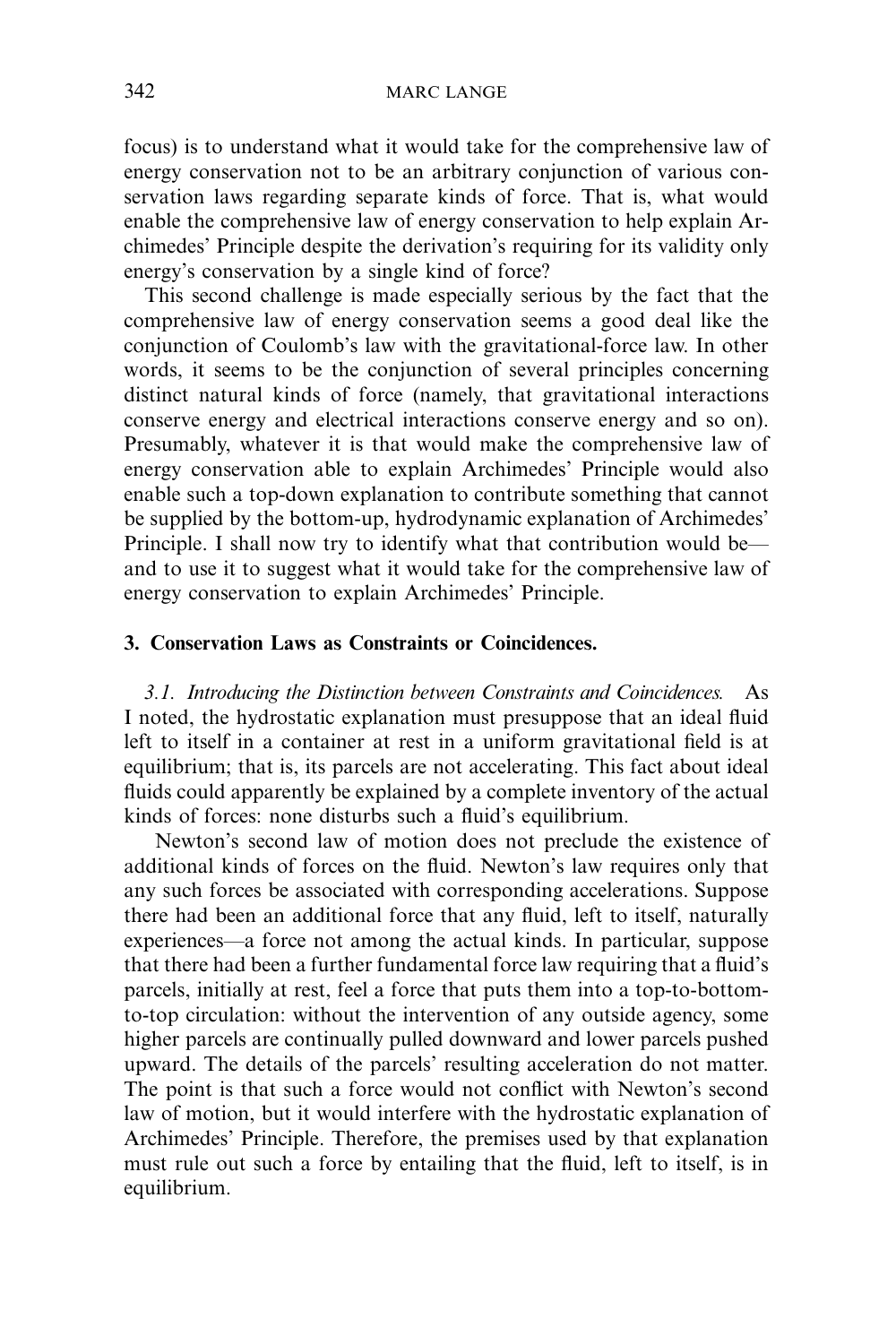As far as the hydrostatic explanation is concerned, the fact that no actual kind of force produces such a circulation could be just a coincidence. In other words, the reason why no actual kind of force produces such a circulation could be that one type of force does not, another type does not, and so forth, for every actual type of force, with each type of force having this feature for its own separate reason (namely, because of its own force law). That two actual types of fundamental force (e.g., electric and gravitational) are alike in failing to induce a circulation would then have no common explanation. The lack of any common explanation would make it a coincidence that the two forces are alike in failing to induce a circulation—just as if you go to the mall this afternoon for one reason and I go for an unrelated reason, then our both being there at the same time is a coincidence since my being there and your being there have no common explainer.4 The hydrostatic explanation offers no common explanation of the various actual types of forces all failing to induce a circulation since the hydrostatic explanation simply starts with the particular kinds of forces there actually are. (Every explanation must start somewhere.)

In contrast, I will now suggest, a top-down explanation employs the law of energy conservation as a constraint on the kinds of forces there could have been. A force arising from no outside agency that would make the fluid parcels spontaneously begin to circulate from rest would violate energy conservation: in beginning to circulate, the parcels' kinetic energy would increase, but their total potential energy would be unchanged. (As ascending parcels gain gravitational potential energy, descending parcels lose an equal quantity of it.) Energy conservation as a constraint rules out any circulating force and so constitutes a common explainer of the fact that (for instance) electric and gravitational forces are alike in failing to induce fluid circulation.<sup>5</sup>

A top-down explanation of Archimedes' Principle from the comprehensive law of energy conservation would thus make an explanatory contribution that cannot be made by a bottom-up explanation, no matter how detailed. (I will say more about this contribution in a moment.) But

<sup>4.</sup> Or, at least, they have no common explainer of any interest in the context of some particular demand for an explanation. Perhaps we both traveled to the mall by using our own cars, so the principles of the internal combustion engine are common explainers of our each arriving at the mall. But these are not the sorts of explainers that we would typically be asking for.

<sup>5.</sup> The points I make in terms of Archimedes' Principle could instead have been made by using Stevinus's 1586 *clootcrans* argument for the law of the inclined plane; energy conservation would then preclude the chain loop, having been laid at rest across the prism, from beginning to turn. Halonen and Hintikka (1999, 32) deem this derivation explanatory. My aim is to determine what would make it so.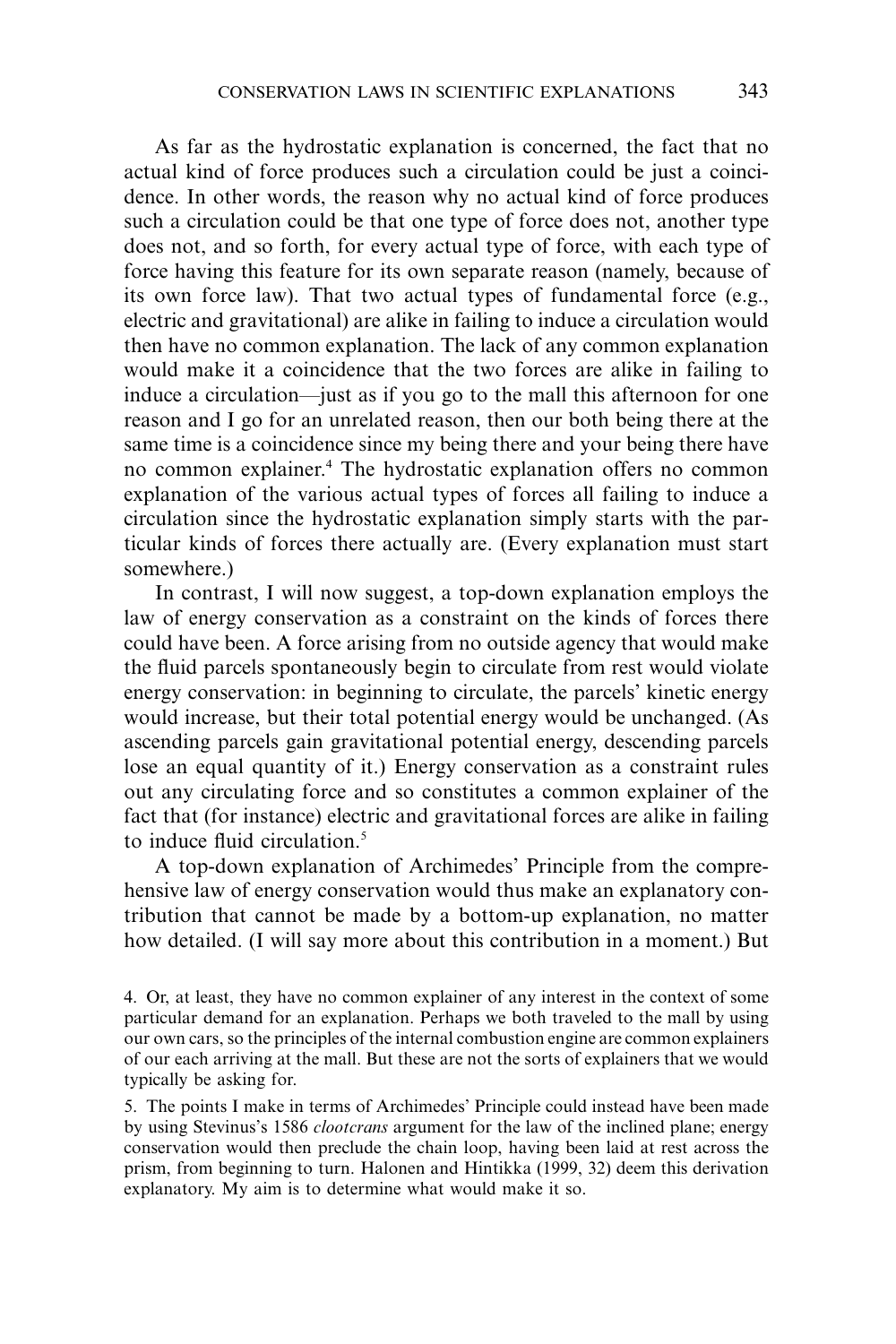for energy conservation to supply this explanation, the conservation law cannot be a coincidence. In other words, it cannot be that the various force laws explain why energy is always conserved. Rather, that one force conserves energy and that another does, too, must have a common explanation in the conservation law. For the law of energy conservation to explain why no circulation-inducing force exists, the law has to be a constraint on the fundamental forces there could be; it has to demand that whatever the fundamental forces happen to be, they conserve energy. If it constrains the forces there could be, then the conservation law is not equivalent to the long conjunction from section 2: that gravitational interactions conserve energy and electrical interactions conserve energy and magnetic interactions conserve energy, and so on, and there are no other kinds of interactions. The conservation law does not refer to particular kinds of interactions or depend on the kinds of interactions there happen to be. It is not an arbitrary conjunction.

Earlier, we saw Feynman describe energy conservation as a constraint: that the conservation laws are general principles that all of the force laws must follow. Likewise, Mark Steiner (1978, 22) writes, "Laws of conservation are simply not causal laws. They provide constraints on what is allowed to happen." I am not arguing that conservation laws do in fact constitute such constraints. My aim is merely to identify what it would take for an argument from the conservation laws to explain if its explanatory power does not derive from its describing the underlying causal mechanism—that is, what it would take for such an argument to constitute a top-down explanation.

A bottom-up explanation of Archimedes' Principle takes for granted the fluid's equilibrium (or the inventory of fundamental forces), whereas energy conservation explains why the fluid is at equilibrium by making any forces that fail to conserve energy impossible—but only if energy conservation is a constraint on the forces. In that case, the top-down argument makes a distinctive explanatory contribution. Of course, even the bottom-up explanation deems it no accident (i.e., deems it physically necessary) that there exists no circulation-inducing force since the natural laws suffice to fix the inventory of forces. But that every actual type of force is alike in failing to induce fluid circulation is still a coincidence if there is no common explanation for two different types of force being alike in this respect. By contrast, it is no coincidence if energy conservation constrains the possible force laws.

*3.2. The Distinction Defined in Terms of Counterfactuals.* Let's now try to be more precise about what it would take to make the conservation law a constraint rather than a coincidence. To say that energy conservation constrains the possible force laws is to say that energy would still have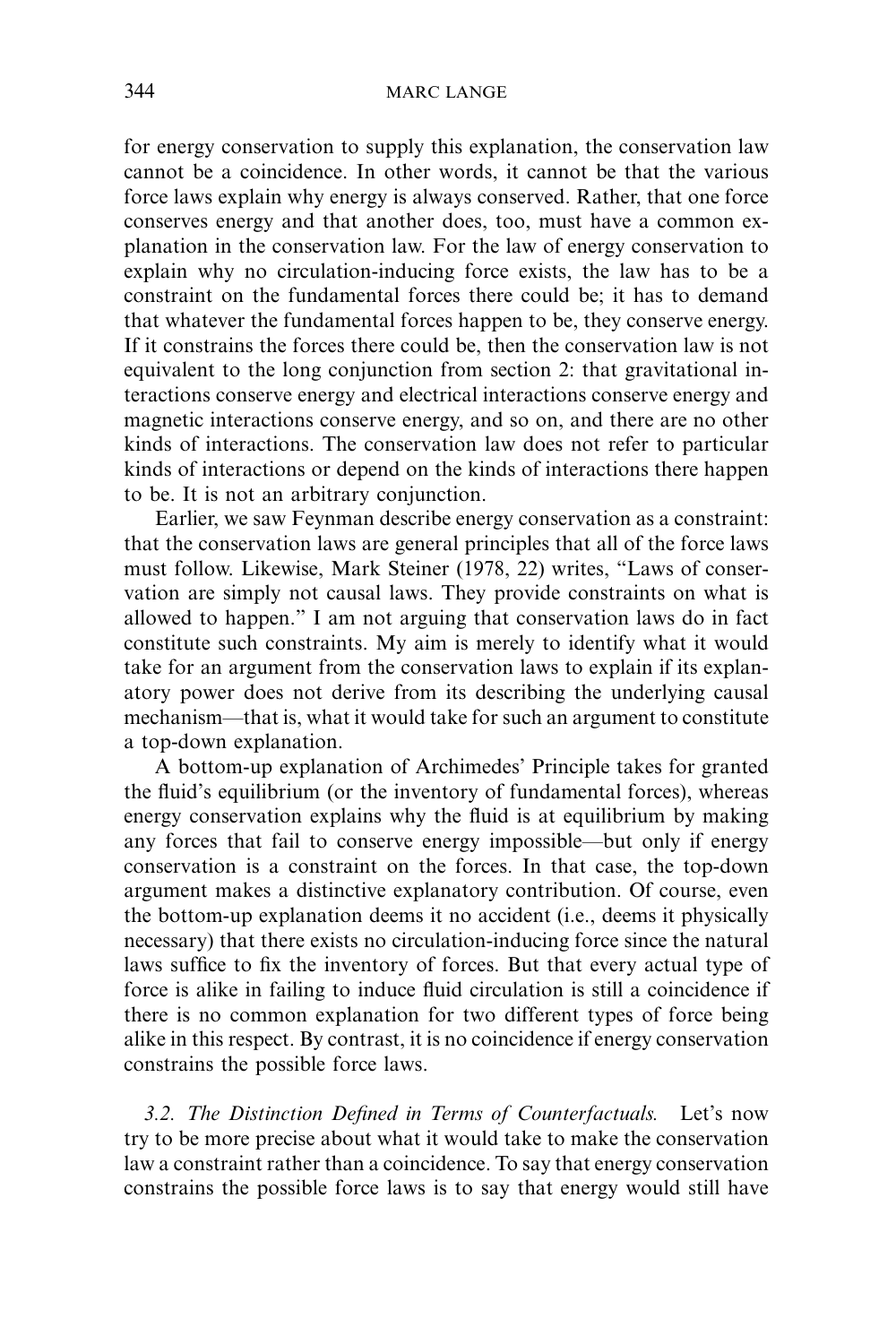been conserved, even if there had been additional kinds of force (i.e., forces that are not electric or gravitational, etc.) acting together with the actual kinds. On the other hand, to say that energy conservation is a coincidence of the actual force laws is to say that it is not the case that energy would still have been conserved, had there been additional kinds of force. Rather, energy is conserved because, as it happens, each of the actual kinds of force conserves energy as a result of its own particular force law. So had there been additional kinds of force, energy might still have been conserved, but then again, it might not have been, depending on the force laws of the additional forces.

One way for a conservation law to be a constraint is for it to follow from other principles that are constraints and so would still have held, even if the there had been additional kinds of force. For instance, as is well known, various classical conservation laws follow from space-time symmetries within a Hamiltonian dynamical framework: energy conservation follows from the laws' invariance under arbitrary temporal displacement, linear momentum conservation from their invariance under arbitrary spatial displacement, and so forth. If the space-time symmetries and dynamical framework would have been no different, even if there had been an additional kind of force, then the conservation laws would still have held, too, and so they constrain the possible force laws. As Eugene Wigner (1972, 13) says, "For those [conservation laws] which derive from the geometrical principles of invariance it is clear that their validity transcends that of any special theory—gravitational, electromagnetic, etc.—which are only loosely connected."

In other words, Wigner contends that those symmetries are not coincidences of the particular kinds of forces there happen to be, and so the associated conservation laws transcend the idiosyncrasies of the force laws figuring in bottom-up explanations. (For more on the role of counterfactuals in enabling symmetry principles to explain conservation laws, see Lange [2007, 2009].)

*3.3. The Distinctive Explanatory Contribution Made by Constraints.* If the comprehensive law of energy conservation constrains the possible force laws, then it explains why no force makes fluid parcels spontaneously begin to circulate from rest, thereby explaining a premise of the hydrodynamic derivation of Archimedes' Principle. Of course, that no actual force would put such a fluid into circulation also follows from an inventory of the various actual kinds of forces. However, that inventory portrays the fact that there is no circulating force as a kind of coincidence; it identifies no common explainer of the fact that electric forces would not put the fluid into circulation and the fact that gravitational forces would not either. In contrast, the absence of a circulating force is no coincidence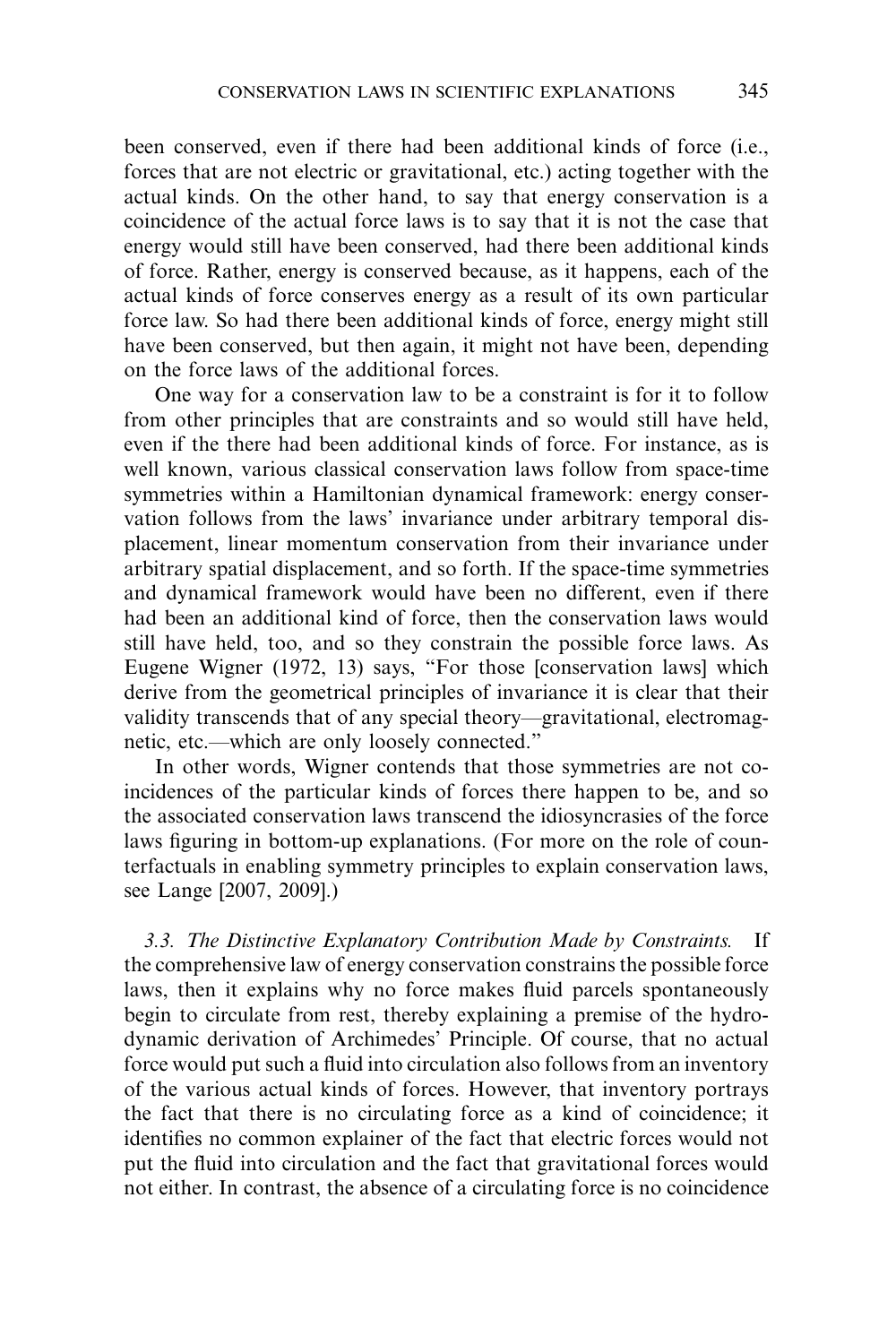if energy conservation is a constraint on the kinds of forces there could have been. Therefore, if energy conservation is a constraint, then the absence of a circulating force is not explained by the inventory of the kinds of forces there actually are since any such proposed explanation mischaracterizes the explanandum as a coincidental upshot of the particular kinds of forces there happen to be, rather than as necessary in view of the kinds of forces there could have been.

Hence, if energy conservation is a constraint, then the absence of a circulating force has no bottom-up explanation from an inventory of the actual kinds of forces. Rather, it has only a top-down explanation. The same applies to the fact that there is no force that violates energy conservation. If energy conservation is a constraint, then any proposal for explaining why every force conserves energy by appealing to the particular kinds of forces there actually are (i.e., from the bottom up) inaccurately portrays the explanandum as a coincidence. Thus, by making the conservation law no arbitrary conjunction, the conservation law's status as a constraint not only would enable it to withstand the challenge we saw (in sec. 2) to its capacity to explain Archimedes' Principle but also would make a top-down explanation able to contribute something that cannot be supplied by any bottom-up explanation of Archimedes' Principle. (This is exactly the kind of connection we sought at the end of sec. 2.)

*3.4. Constraints/Coincidences versus Laws/Accidents.* I have cashed out the distinction between energy conservation as a constraint and energy conservation as a coincidence in terms of the conservation law's behavior in connection with counterfactuals. Of course, the distinction between laws and accidents is also frequently cashed out in this way (see Lange 2009). For example, whereas Coulomb's law would still have held, even if there had existed additional charged bodies, the accident that all of the families living on my block have two children might not still have held, had there been additional families living on the block. As a constraint on the force laws, then, a conservation law is in some ways like a law of those laws—a higher-order law. (We saw Feynman describe the conservation laws in similar terms, as "great general principles which all the [force] laws seem to follow.") A standard view is that laws explain their instances, whereas accidents do not (e.g., we cannot explain why my family has two children by appealing to the fact that all of the families on our block have two children since it is just a coincidence that all of those families have two children). Similarly, the fact that various actual forces conserve energy is explained by energy conservation as a constraint on the forces but not by energy conservation as a coincidental similarity among them. If energy conservation is a coincidence, then the fact that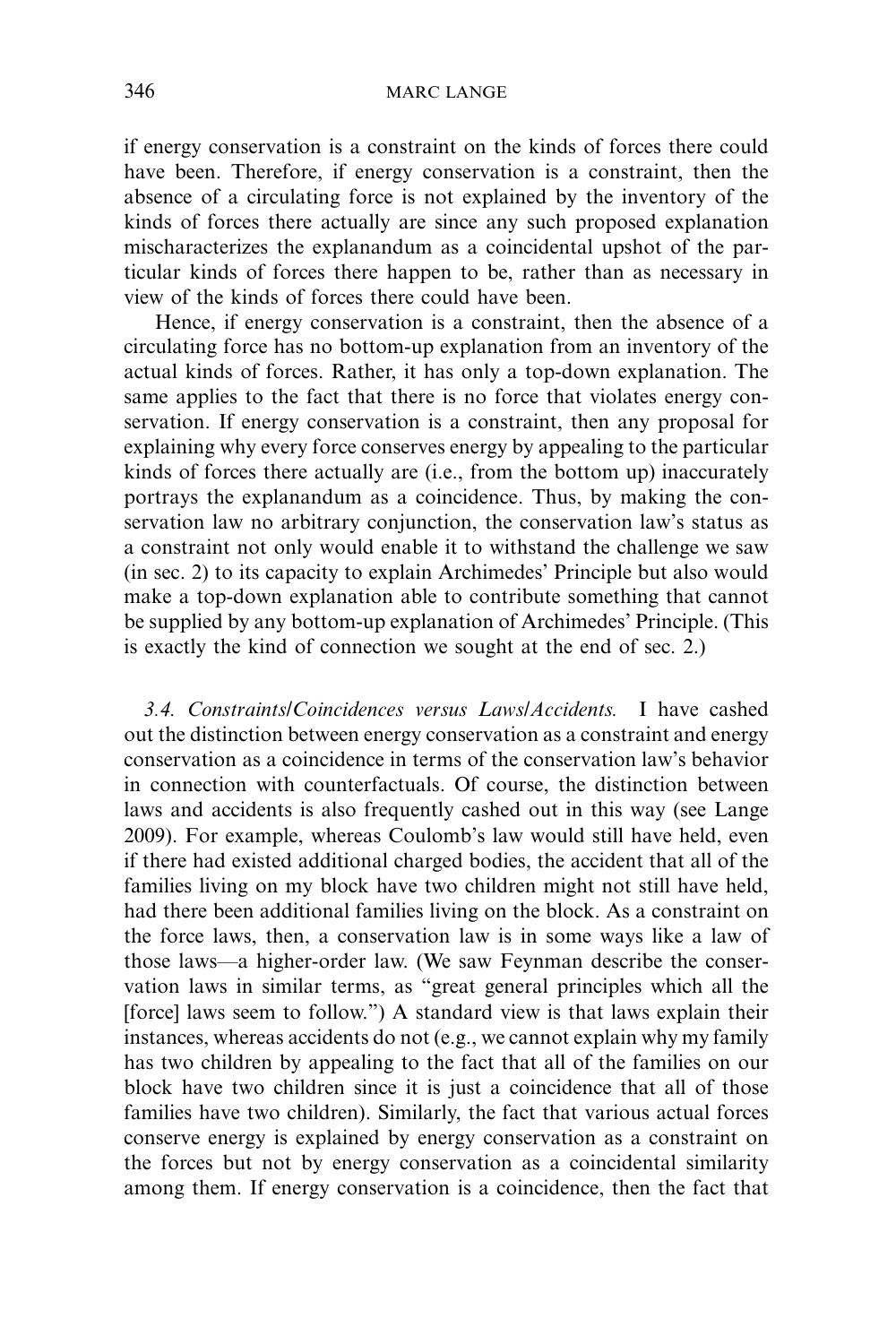various actual forces conserve energy is explained by the respective force laws.

However, the distinction I have drawn between constraints and coincidences is not identical to the familiar distinction between laws and accidents. Even as a coincidence rather than a constraint, energy's conservation would logically follow from the laws alone and so would not be an accident. It would be physically necessary. Accordingly, there is an important difference between the counterfactuals used to illustrate the law/accident distinction and the counterfactuals used to illustrate the constraint/coincidence distinction. The counterfactuals used to illustrate the distinction between laws and accidents have antecedents that all represent physical possibilities, such as "had there been additional charged bodies" or "had there been additional families living on our block." In contrast, a physical impossibility is posited by the counterfactual antecedent ("had there been additional kinds of forces") figuring in the distinction between constraints and coincidences; that counterfactual is a counterlegal. Thus, although the distinction between constraints and coincidences is a modal distinction, like the distinction between laws and accidents, the two distinctions are not the same. $6$ 

*3.5. One Constraint Distinguished from Several.* Just as Coulomb's law would still have held if there had been additional bodies, so likewise an arbitrary conjunction of several laws (such as Coulomb's law conjoined with the gravitational-force law) would still have held had there been additional bodies since each of its conjuncts would still have held. The distinction between Coulomb's law and Coulomb's law conjoined with the gravitational-force law is not the distinction between a law and an accident. Rather, it is the distinction between a single law and an arbitrary conjunction of two laws. An analogous distinction at the level of constraints would be between a single constraint and an arbitrary conjunction of two constraints. (That arbitrary conjunction is not what I have termed a "coincidence" since both conjuncts would still have held, even if there had been additional kinds of forces.) Perhaps these distinctions, too, can be cashed out somehow in terms of differences in behavior in connection with counterfactuals. Let me briefly sketch a tentative proposal along

<sup>6.</sup> The constraint/coincidence distinction is modal. As a coincidence, energy conservation would be no more necessary than the particular force laws there actually happen to be since those laws would be responsible for it. In contrast, as a constraint on the forces there could have been, energy conservation would be more necessary than the actual force laws (as befits a higher-order law); it would still have held, even if the force laws had been different.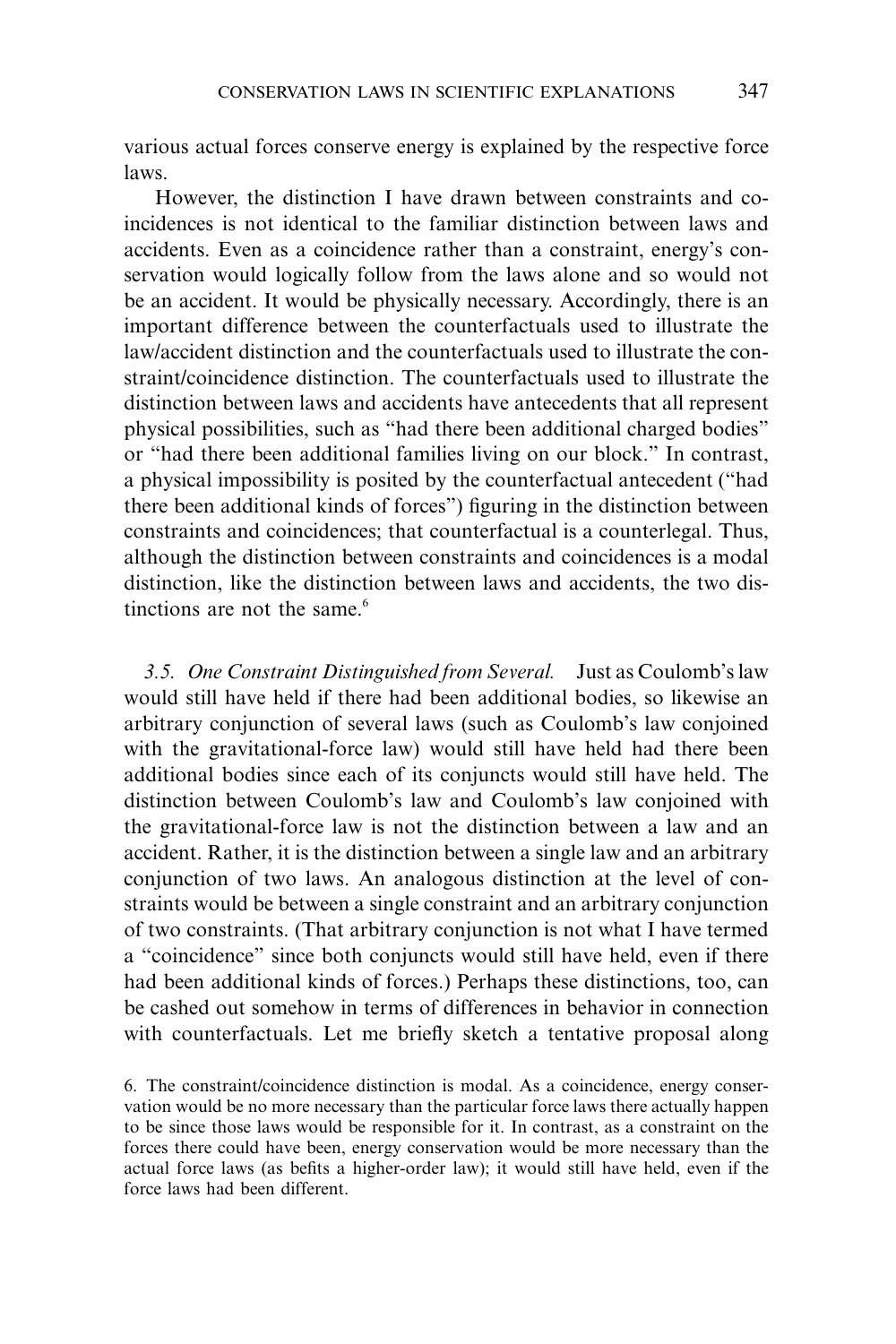these lines before returning to the distinction between constraints and coincidences.

If Coulomb's law had been violated sometime before today, then with Coulomb's law "out of the way," there would have been nothing to keep Coulomb's law from being violated after today; it might well, then, have been violated. The same applies to other ways of subdividing Coulomb's law into two "parts"; it is not an arbitrary conjunction of two separate laws. In contrast, the conjunction of Coulomb's law with Newton's gravitational-force law behaves differently: had one of these laws not held, the other would still have held. That the various fundamental force laws behave in this way is frequently assumed by philosophers and physicists describing how different the universe would have been if a given force had been a little bit different. For example, it is frequently remarked that had the strong nuclear force been slightly weaker, then it would have been insufficient to bind two protons together into one nucleus. This remark presupposes that had the strong force been slightly weaker, the mutual electromagnetic repulsion of two protons would have been no different. By the same token, had the gravitational force been slightly stronger, then none of the stars in the "main sequence" except the bluest could have formed—but only because the strengths of the other forces would have been no different (Barrow and Tipler 1986, 322–27; Carter 1990, 132–33). Under these counterlegal antecedents, "all other things" are held fixed and the other force laws count as genuinely other things.

The mutual counterfactual independence of the various force laws cashes out Wigner's remark (quoted earlier) that the various force laws are "only loosely connected." Perhaps similar relations of mutual counterfactual independence likewise help to distinguish a single constraint from an arbitrary conjunction of two constraints. Suppose energy conservation is a single constraint (as it would be if it were explained by a single symmetry principle). Then had gravitational forces failed to conserve energy, the constraint would not have obtained, and so with it "out of the way," there would have been nothing to keep other nonconservative forces from existing. In contrast, suppose energy conservation is actually a conjunction of two constraints (perhaps one constraint covering only kinds of forces that can both attract and repel, and another constraint covering only kinds of forces that either exclusively attract or exclusively repel). Then had one of these constraints not obtained, the other would not have been compromised. Whether it is a single constraint or a conjunction of two constraints, though, energy conservation would not be a coincidence of the kinds of forces there happen to be.

*3.6. Other Applications.* Let me now return to the idea that conservation laws as constraints must be distinguished from conservation laws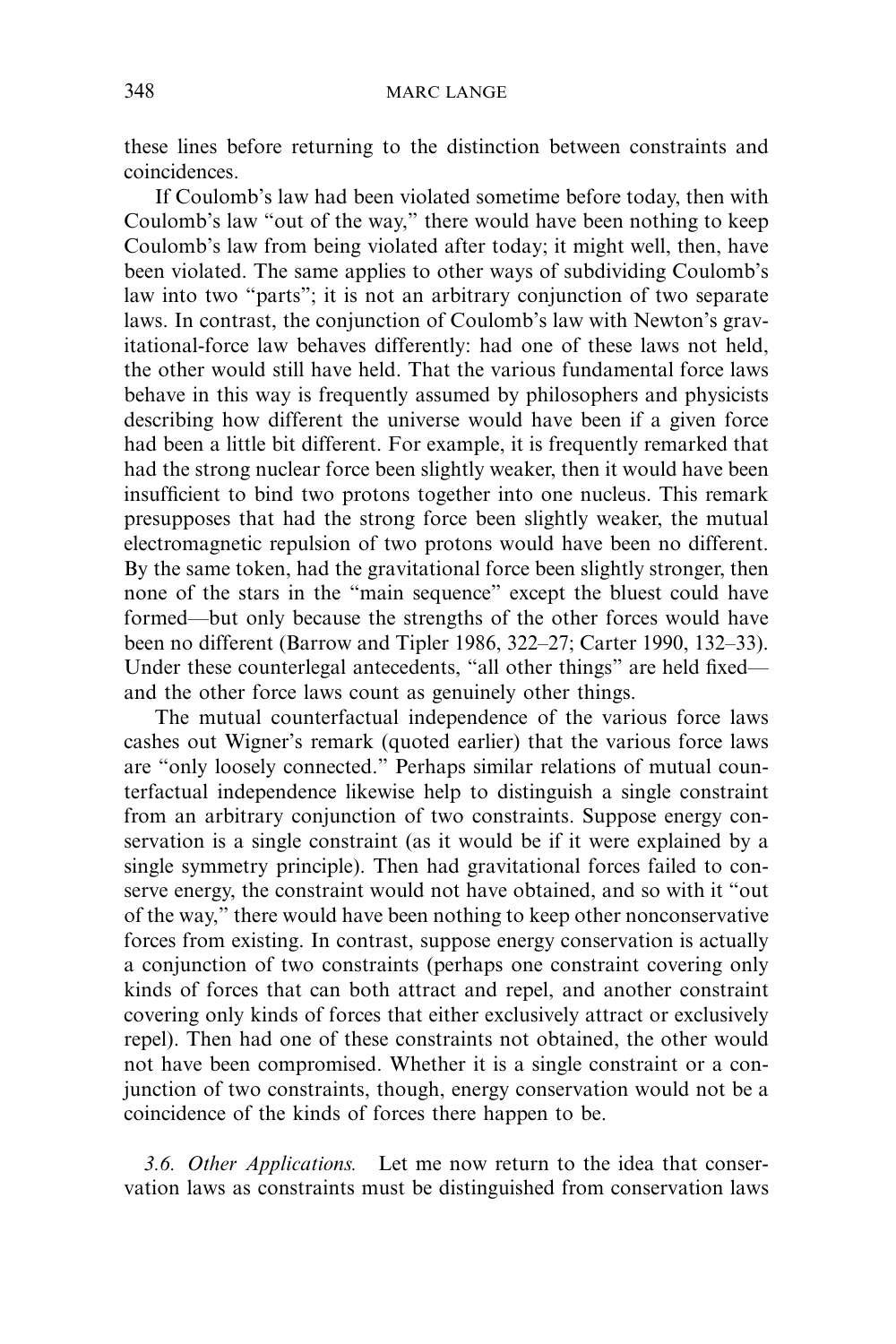as coincidences—and that a conservation law can supply a top-down explanation only if it is a constraint. These ideas apply to many examples beyond the simple case involving Archimedes' Principle on which I have concentrated so far.

The status of some conservation laws is not yet known, and consequently their explanatory significance remains unresolved. Consider, for instance, the conservation of baryon number in contemporary physics. By energy conservation, an isolated proton can decay only into particles that have less rest mass than it does, and the proton is the lightest baryon (i.e., the lightest particle with nonzero baryon number). The conservation of baryon number thus entails that the proton is stable. Does baryonnumber conservation explain why the proton is stable? The answer remains controversial.

It is no explanation if the conservation of baryon number is a socalled accidental symmetry (a term that was introduced by Steven Weinberg; see Weinberg 1995, 529). An accidental symmetry reflects merely the particular forces in action at lower-energy regimes rather than some deeper "symmetry of the underlying theory" (529). Accordingly, if baryonnumber conservation is an accidental symmetry, then it may not even hold at higher energies (and so the proton may turn out not to be stable but rather to have an extremely long half-life). But even if an accidental symmetry is unbroken, it would still be a coincidence of the particular kinds of interactions written "by hand" into the underlying theory, and so it would fail to explain. (The stability of the lightest baryon would then help to explain why baryon number turns out to be conserved, not vice versa.)

However, baryon-number conservation may instead turn out to be a consequence of a more fundamental symmetry, in which case it would explain the proton's stability. Thus, whereas some physicists cite baryonnumber conservation as explaining why the proton is stable (e.g., Duffin 1980, 82; Davies 1986, 159), other physicists put scare quotes around "explain" (Lederman and Teresi 1993, 303) or say that the jury is still out (Ne'eman and Kirsh 1996, 150–51). My point is that the uncertainty regarding the conservation law's explanatory power is matched by the uncertainty regarding the law's status as a constraint or coincidence.<sup>7</sup>

7. Kosso (2000) also investigates the distinction between fundamental and accidental symmetries (although not in connection with the explanatory power of conservation laws). He says that a symmetry is accidental in virtue of having no relations to other features of nature; whether a symmetry is fundamental or accidental, according to Kosso, is a "holistic" matter, not a matter of the symmetry's modal status or its capacity to play a particular explanatory role. In contrast, I understand accidental symmetries as symmetries that impose no constraints on the allowable interactions in that the symmetries might not still have held had there been different kinds of interactions.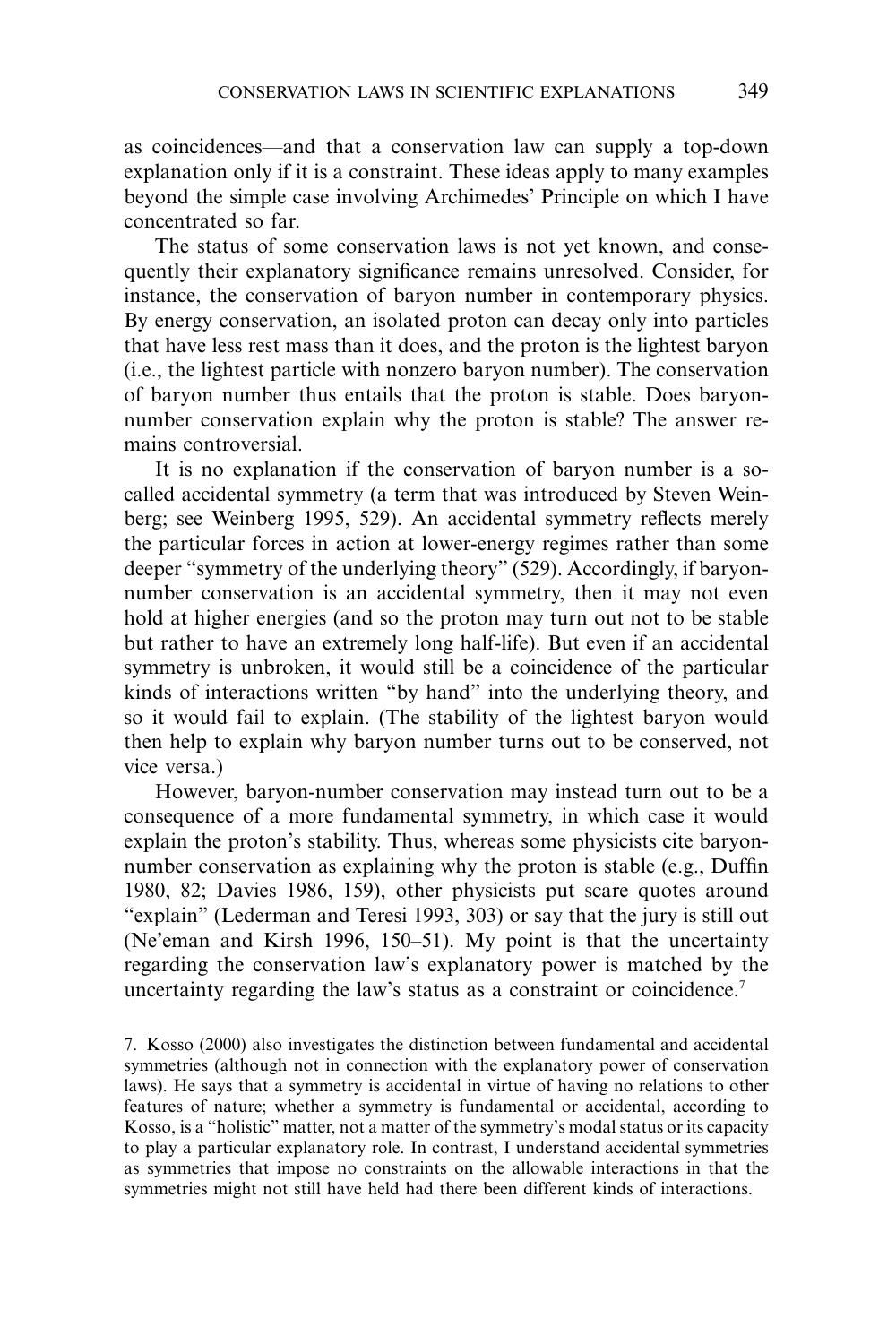**4. Conclusion.** I would like to return to Archimedes' Principle in order to make two concluding points regarding top-down explanations. First, the distinction between constraints and coincidences applies not only to conservation laws but also to other principles used in top-down derivations. For example, Archimedes' Principle is sometimes derived from the Principle of Virtual Work (PVW; as in Mach 1960, 125). The PVW says that a mechanical system acted on by various outside forces is in equilibrium exactly when no total work is done by those forces in any "virtual displacement," that is, hypothetical infinitesimal change in the positions of the system's components in accordance with the constraints on the system. To derive Archimedes' Principle from the PVW, suppose (for the sake of simplicity) that the submerged body is a cube of side *s* with horizontal top and bottom faces. If its virtual displacement consists of its descent by  $dh$ , then a body slab of volume  $s^2 dh$  effectively descends by *s*, and a fluid parcel of the same volume ascends by *s*. Gravity performs virtual work  $g\rho_b s^3 dh$  on the body and  $-g\rho_f s^3 dh$  on the fluid (for body density  $\rho_b$  and fluid density  $\rho_f$ ), so by PVW, the system is in equilibrium if  $\rho_b = \rho_f$ . Therefore, any submerged body must experience an upward force that would balance its weight if  $\rho_b = \rho_f$  (i.e., if its weight were equal to that of the fluid it displaces)—that is, an upward force equal to the weight of the displaced fluid.

Whether this derivation from the PVW explains Archimedes' Principle is recognized as depending on whether the PVW is a constraint or a coincidence. A common view (Whewell 1874, bk. VI, chap. ii, sec. 4, 333; Lanczos 1986, 77) is that the PVW holds in virtue of the fact that in each elementary kind of mechanical system (e.g., lever, pulley, wheel), the total work done by the forces of constraint under any virtual displacement is zero. But these conjuncts, one for each kind of simple machine, have no common explanation, so the PVW does not unify. Instead, it is a coincidence and hence not explanatory. Accordingly, Whewell says of the PVW that it "serves verbally to conjoin Laws . . . than to exhibit a connexion in them: it is rather a help for the memory than a proof for the reason."8

8. The "principle of least [better: stationary] action" has likewise been interpreted sometimes as a constraint but more commonly as a coincidence. For instance, Planck (1948, 48) said that it has generally been regarded as a coincidence: "In present-day physics the principle of least action plays a relatively minor role. It does not quite fit into the framework of present theories. Of course, admittedly it is a correct statement; yet usually it serves not as the foundation of the theory, but as a true but dispensable appendix, because present theoretical physics is entirely tailored to the principle of infinitesimal local effects. . . . Physics hence is inclined to view the principle of least action more as a formal and accidental curiosity than as a pillar of physical knowledge." Clearly, "accidental" here does not mean "lacking in physical necessity" but rather means "a coincidence of the laws": a logical consequence of them where there is no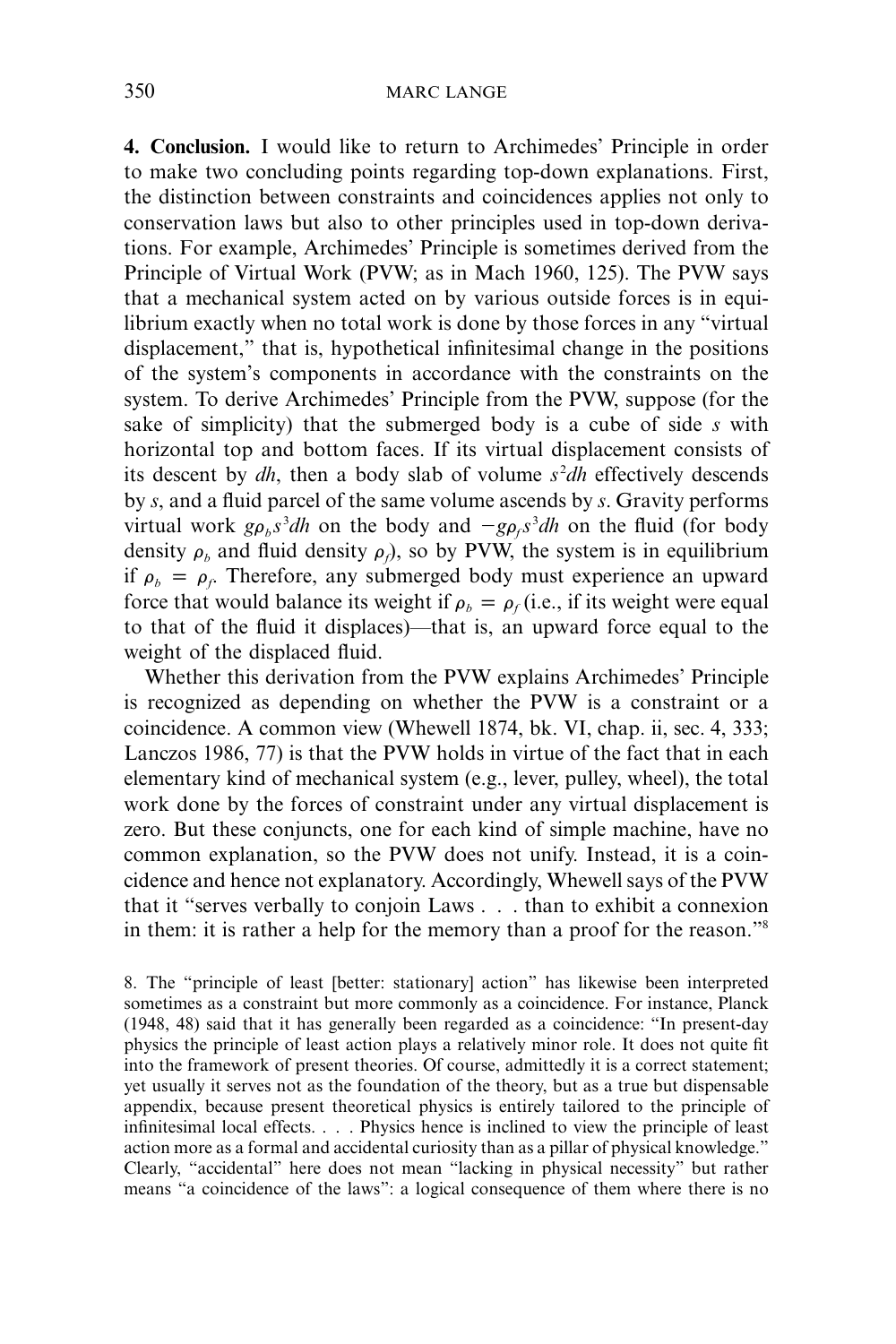Finally, there is another important difference between the hydrostatic and energy-conservation explanations of Archimedes' Principle. As we have seen, the hydrostatic explanation determines that the buoyant force equals the weight of the displaced fluid by first calculating the buoyant force hydrostatically, then independently determining the weight of the displaced fluid, and then noting that these coincide. The weight of the displaced fluid does not play any role in the derivation of the buoyant force. The various factors in the weight  $A\rho gh$  of the displaced fluid enter the buoyant force's hydrostatic derivation separately: *h* arises from the pressure difference between the submerged body's top and bottom, *A* as the area of the surface on which the pressure force acts, and  $\rho g$  from the pressure gradient. Fortuitously, it seems, there arise just the factors that together give the weight of the displaced fluid.

In contrast, this relation between the buoyant force and the weight of the displaced fluid is revealed to be no coincidence by the explanation from energy conservation. There, the weight of the displaced fluid functions as a unit throughout since the displaced fluid descends as the submerged body ascends. That the body's size and shape should combine with the fluid's density is no coincidence, considering that both characterize the displaced parcel of fluid, which itself figures in the derivation. Thus, if the derivation from energy conservation is an explanation (because energy conservation is a constraint), then it is able to explain why the buoyant force turns out to equal the weight of the displaced fluid without portraying this fact as arising by algebraic coincidence.

In short, if energy conservation is a constraint, then the explanation from energy conservation reveals the reason why a quantity equal to the weight of the displaced fluid figures in the expression for the buoyant force. This reason is then not revealed by the hydrostatic explanation because that explanation incorrectly depicts it as a coincidence that each of the various factors in the expression for the weight of the displaced fluid appears in the expression for the buoyant force. In fact, it is no coincidence, if the explanation from energy conservation goes through. Rather, each of the factors in the expression for the weight of the displaced fluid appears for the very same reason in the expression for the buoyant force. With the parcel of displaced fluid, they all enter the derivation together.

#### REFERENCES

Brown, Harvey R. 2005. *Physical Relativity*. Oxford: Clarendon.

Barrow, John D., and Frank J. Tipler. 1986. *The Anthropic Cosmological Principle*. Oxford: Clarendon.

common explanation of all of its instances. However, Planck himself was inclined to think it unlikely that "the dominance of such a simple law could be a mere accident."